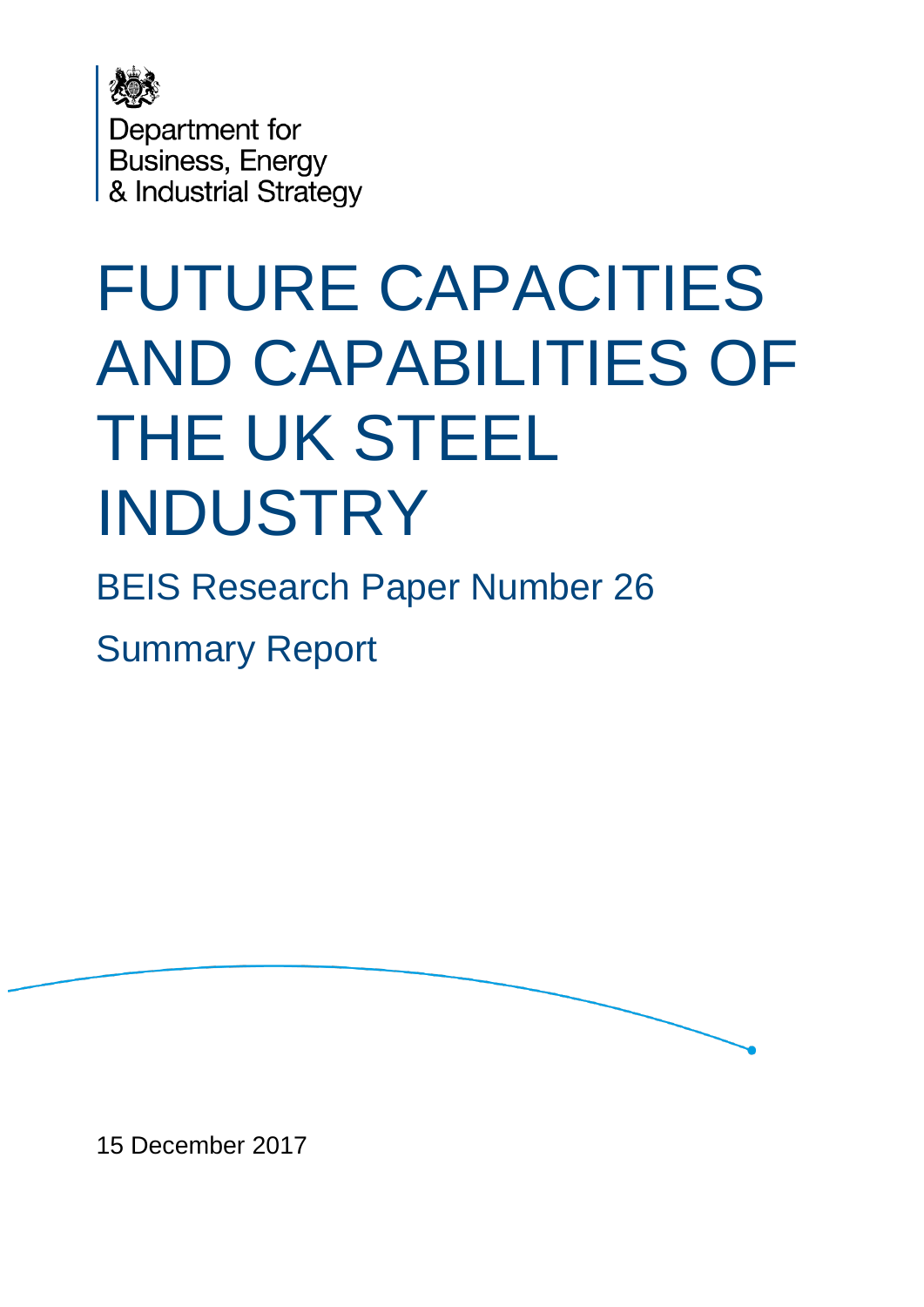This study was conducted by a Grant Thornton UK LLP-led consortium including Hatch Consulting and the Materials Processing Institute. The consortium received support from a steering board containing representatives from the UK steel sector, including: British Steel, Celsa Steel UK, Liberty Steel, Tata Steel UK and UK Steel (the trade association for the UK steel industry). The views expressed in this report are those of the organisations interviewed as part of this research and the Grant Thornton UK LLP-led consortium; they are not necessarily the views of BEIS.

We would like to thank the UK steel producers and the many people and organisations who contributed to this study. Their invaluable participation and feedback throughout the project helped ensure that this was a comprehensive undertaking and provides a robust assessment of the future capacities and capabilities of the UK steel industry.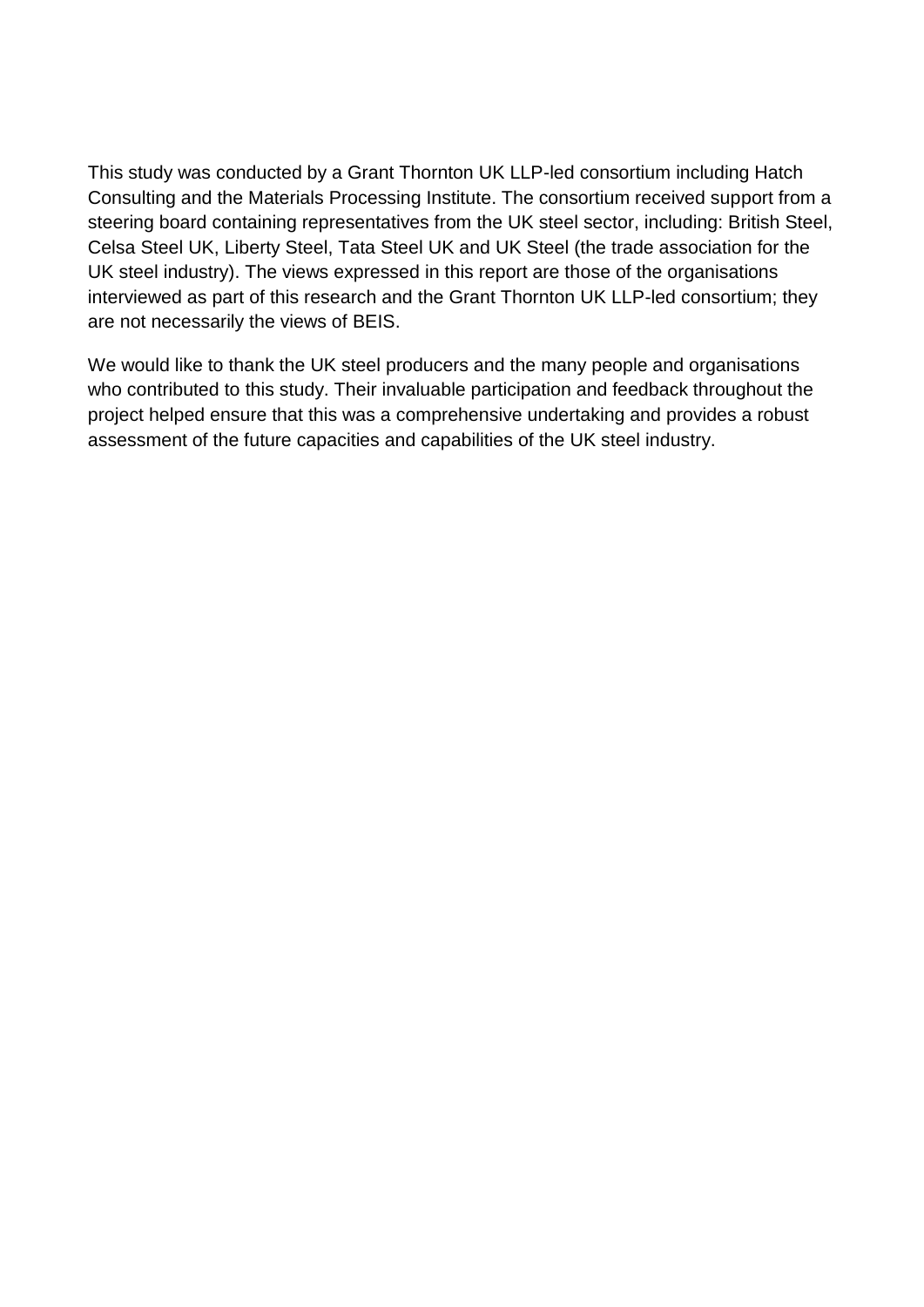## **Contents**

| <b>Introduction</b>                                                       |    |
|---------------------------------------------------------------------------|----|
| The future demand opportunity for the UK steel industry                   |    |
| Realising the finished steel future opportunity: Barriers to be addressed | 16 |
| Realising the finished steel future opportunity: Cross-cutting enablers   | 27 |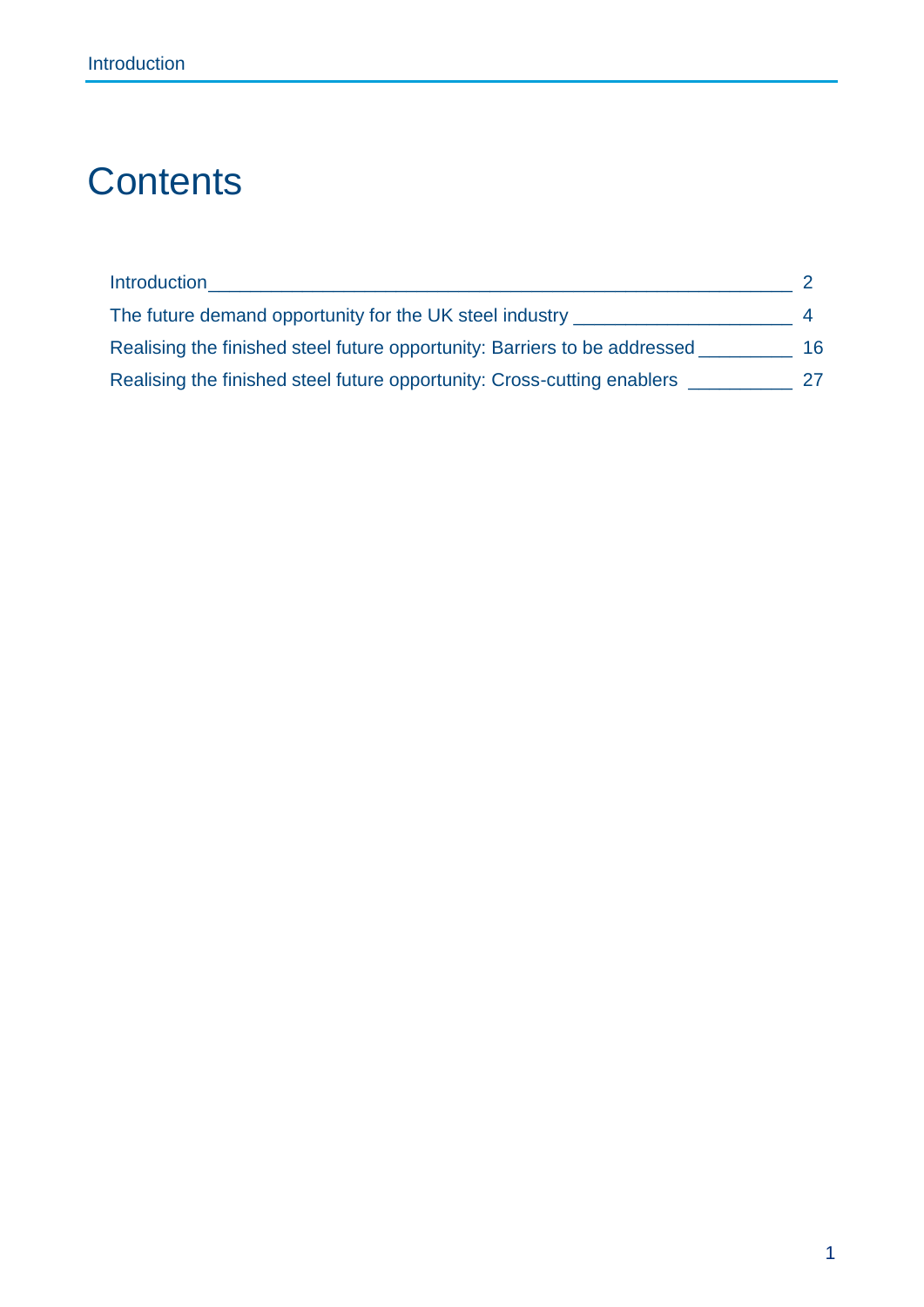## <span id="page-3-0"></span>**Introduction**

The dynamics of the global steel industry have changed significantly in recent years and through a range of different market forces this has placed significant pressure on the steel industry within the UK. In response to this pressure, the UK Steel Council – comprising UK government, devolved administrations, industry, unions and trade associations – identified the need to understand the future capacities and capabilities of the UK steel industry.

In order to do this, the Department for Business, Energy and Industrial Strategy (BEIS) commissioned a consortium led by Grant Thornton UK LLP and comprising Hatch Consulting and the Materials Processing Institute to:

- comprehensively map the current capability of the UK steel sector;
- identify the future opportunities for steel products in new and existing sectors and markets; and
- examine how to overcome potential challenges or barriers preventing industry from meeting this demand.

## Methodological approach

In order to undertake this analysis, data and evidence were drawn from a combination of publicly available data sources, extensive desktop research and semi-structured interviews with over 100 stakeholders including UK-based steel producers, industry bodies and steel consuming organisations in seven sectors.

This qualitative and quantitative data was then analysed using a range of different tools and techniques. This included comprehensive data analysis and modelling, the synthesis of qualitative data and a range of different analytical tools (e.g. process flow methodologies, intervention matrices and transformation maps) to draw out the key findings.

## Structure of this report

This summary report provides an overview of the key findings under three headings:

- **The future demand opportunity for the UK steel industry** this section looks at current levels of finished steel demand in the UK, before forecasting how this demand is likely to change up to 2030. It also includes an analysis of true steel demand.
- **Realising the finished steel future opportunity: Barriers to be addressed** this section provides an overview of the six key barriers identified that are limiting the UK steel industry's ability to maximise the future opportunity for the industry. It also provides an overview of a number of globally recognised technology trends that have far-reaching implications for the steel industry and its supply chains.
- **Realising the finished steel future opportunity: Cross-cutting enablers** This section of the report identifies those enablers that will best enable the UK steel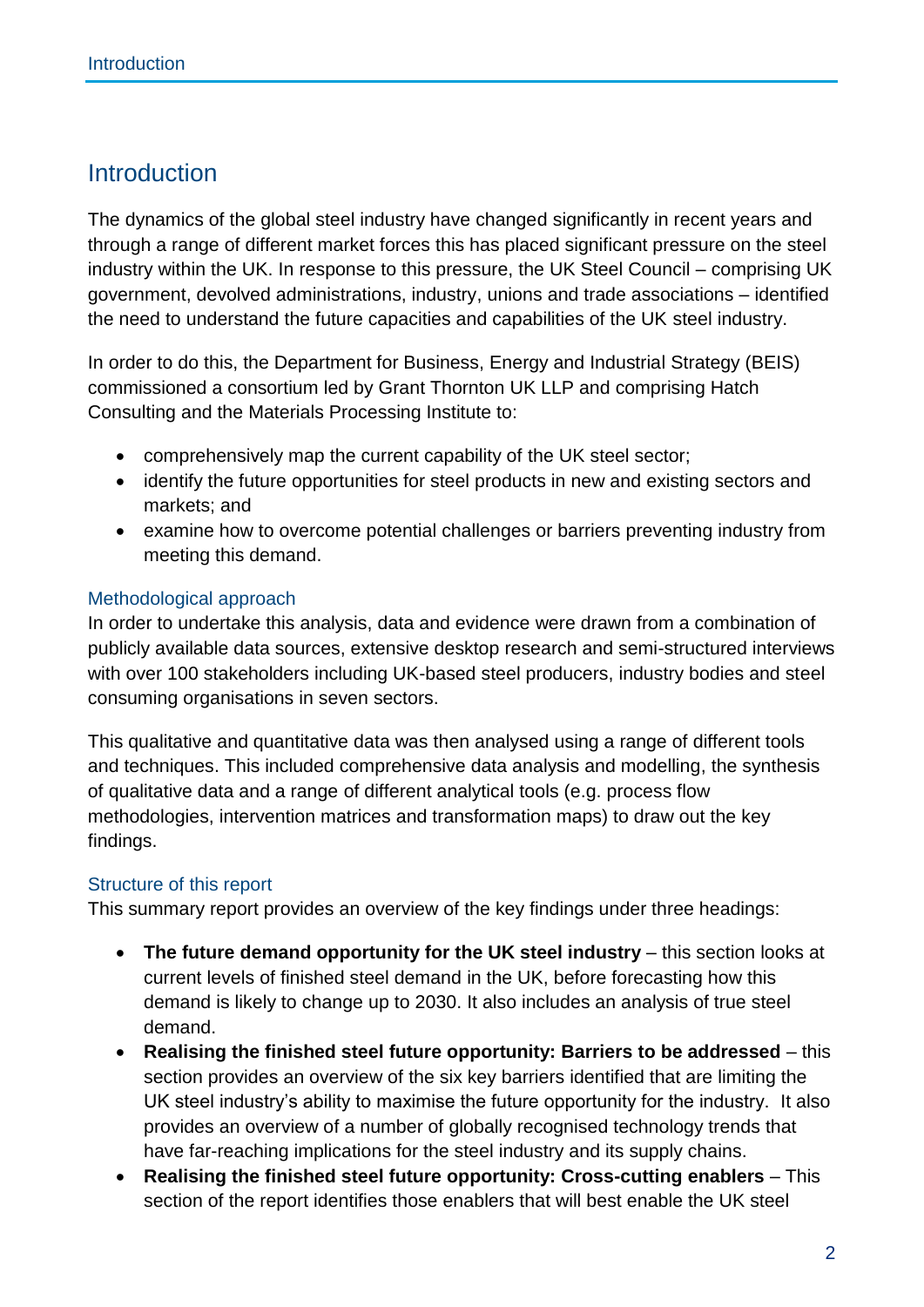industry to address the barriers identified in the previous section and access the future opportunity for growth that this study identifies.

Alongside this summary report there is a detailed suite of technical appendices that provide in-depth analysis of the findings on both a product and sector basis, as well a shorter executive summary.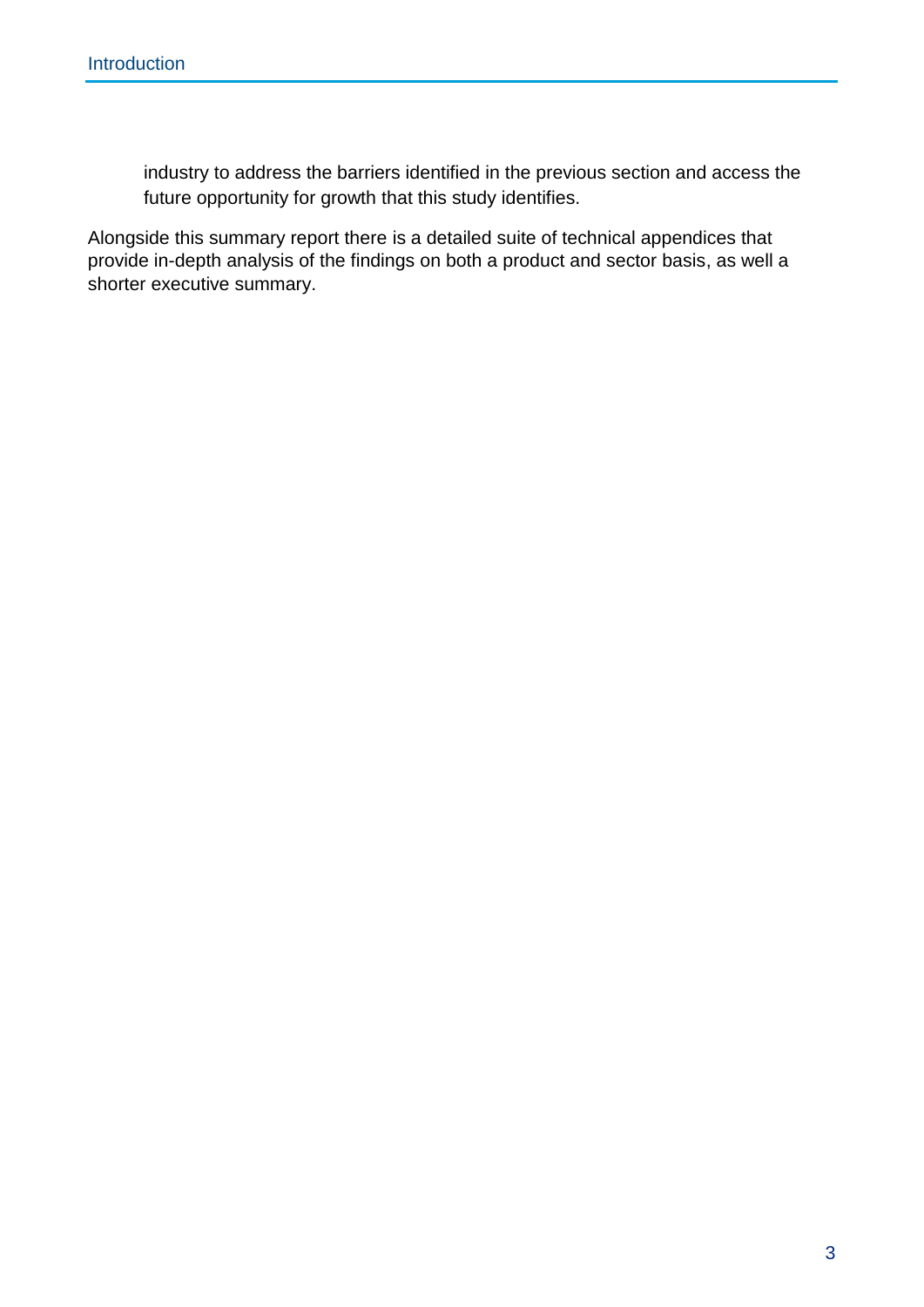## <span id="page-5-0"></span>The future demand opportunity for the UK steel industry

## **Finished steel demand**

The finished steel demand in the UK is currently 9.4 Mt. This comprises 3.4 Mt of long products, 5.6 Mt of flat products and 0.4 Mt of other products. At a macro level, finished steel demand in the UK presents a picture of sharp decline over the past 20 years. Demand for longs and flats has contracted by 31% and 34% respectively. However, for stainless steel and seamless tubes, demand contraction has been more profound, wherein the total contraction has been more than two-thirds. Much of the demand fall was already in progress prior to the financial crisis in 2008, but the crisis exacerbated the situation.

There are numerous reasons for the demand contraction, including:

- **Fixed Assets Investments (FAI)**: Steel demand is driven by investments in infrastructure, machinery, construction, shipbuilding, automotive etc. FAI as a percentage of GDP in the UK has declined from 20% in 1996 to 15% in 2009. Although it has started to recover, it was still 17.3% in 2015, considerably lower than 1996.
- **Manufacturing Migration**: The UK, like many developed countries, has seen large steel-intensive manufacturing sectors decline and migrate out of the UK. Examples are shipbuilding, capital equipment, home appliances, wire drawing etc. As a consequence, steel demand has been negatively impacted.
- **Supply Chain Consolidation**: In sectors such as automotive, supply chains have become more efficient and regionally consolidated to strip out costs. More components and systems can be produced from the same facilities and can be shipped to the point of demand more efficiently and timely, thereby reducing the need for having manufacturing spread out in the EU and UK. The UK does not appear to be a beneficiary of this consolidation.
- **Downgauging of steel**: In the past two decades, there have been enormous improvements in product developments and the introduction of new grades and types of steel. Higher-strength steel grades result in better strength-to-weight ratio in steel, and consequently demand volumes decline. Such trends have been seen in steel usage in home appliances, pipes for oil and gas, offshore platforms, automotive, construction and packaging. These trends have influenced steel demand globally and trends in the UK are a reflection of that.
- **Substitution**: In some applications, like automotive and packaging, alternative materials such as aluminium, paper, glass and plastics have replaced steel. In premium cars, pressures of lightweighting have resulted in aluminium replacing steel in body-in-white parts. In beverage cans, aluminium has largely replaced tinplate cans and as a consequence can weights have reduced by more than half in the last 20 years.

Since 2008, demand has been on a slow recovery path but has not managed to reach anywhere near the pre-crisis levels. It must be highlighted that since 2011, demand for all finished steel is showing signs of some stabilisation. Between 2012 and 2015, long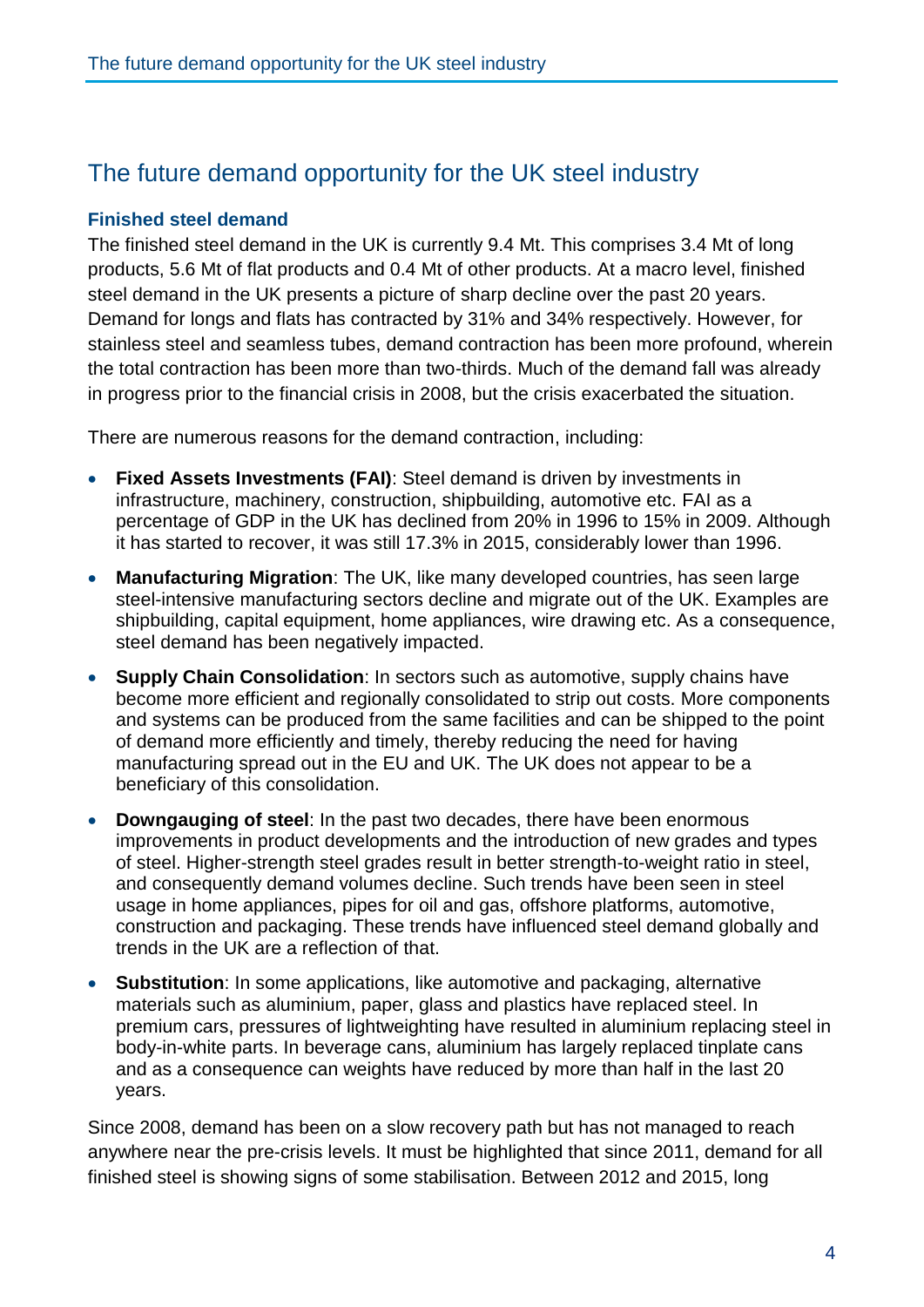products demand has expanded by 9.0%. This signals the arresting of further long-term decline in demand for the first time in the past 20 years.

Over this same 20-year time period the market share of UK producers in the UK steel sector has declined from 70% to 47%. However, market share does vary between product. For example:

- Domestic production of rebars has almost mirrored the UK steel industry as a whole, changing from a 74% share in 1996 to a 48% share in 2015;
- For medium and heavy sections, the UK market share has fallen from around twothirds to a third;
- While for flat products, UK-produced Cold Rolled Coils (CRC) have declined from a 65% market share to 45%.

From the historical trends of demand for individual products, there are two clear groups emerging:

- Group 1 (Rebars, Sections, Rails, Wire Rods [mesh], HRC, Coated): These are products that are dependent on construction and infrastructure spend and have better survived and managed to recover some lost ground in demand.
- Group 2 (Merchant Bars, Wire Rods [drawing], Engineering Steel, Stainless Steel, Seamless Tubes, Plates, CRC, Tinplate): These are products that are dependent on manufacturing and have seen their demand eroded away.

Within these Groups, rails, wire rods (drawing quality) and engineering steels have performed and survived better in the export markets, primarily to the EU. These products are specialised for specific applications in automotive, engineering and infrastructure. They are not products which sell on volumes but are more value-added and less sensitive to the price competition seen in other steel products. The capabilities of UK's steel industry in these products is well positioned to service export markets.

Whilst some other European steel producers have experienced similar trends, in the UK this decline in market share has largely been driven by changes in material requirements, a relative loss of competitiveness, the deterioration of capabilities from UK producers and a lack of capacity. These factors have been further compounded by global overcapacity which has exerted greater pressure on the UK market. These factors are discussed in more detail below.

Throughout this period there has also been a unique and unparalleled level of ownership change and a shift to private ownership from large conglomerates. However, within this overall picture of decline it is important not to lose sight of those products that have retained and indeed seen growth in market share. This includes:

- An increase in local deliveries of Light sections, particularly in recent years, to about 75% of UK demand;
- Local deliveries have been supplying up to 95% of rail demand a consistent pattern since 1996;
- While local deliveries account for about 65–70% of the demand for Hot Rolled Coils (HRC).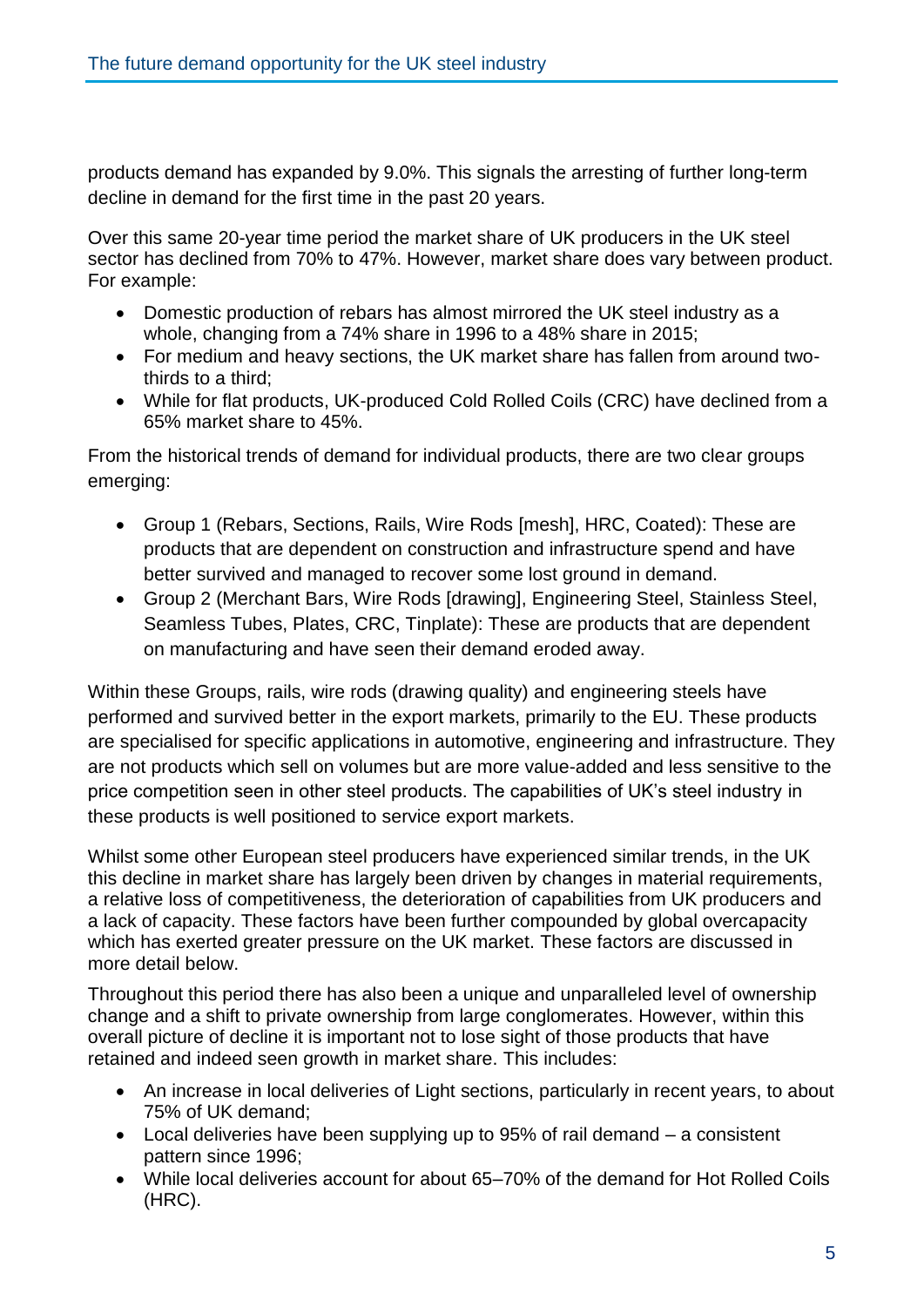Therefore, looking at the latest year for which data is available (2015), these macro changes over the past 20 years have meant that the steel industry in the UK produces 7.9 Mt of finished steel, of which it exports 3.5 Mt. This means that the local deliveries of the industry to meet the demand in UK was 4.4 Mt. As a result, in order to meet demand requirements for finished steel the UK imported 5.0 Mt.

There can be no doubt based on the evidence gathered that the UK steel industry is facing greater competition from imports in the domestic market than ever before. To better compete with the 5.0 Mt of steel imports in 2015, there are steps the industry can consider to ensure that domestic plants are well prepared to address the capacity and capability needs of the future. These factors are discussed in more detail below.

## **Finished steel demand forecast**

Assuming domestic content in UK supply chains remains unchanged and based on the forecasts prepared specifically for this study, finished steel demand is forecast to grow from 9.4 Mt in 2015 to 11.0 Mt in 2030 (see Figures 1 and 2 below for how this growth in demand plays out across different sectors and products). The biggest driver of this growth in demand comes from increasing investments in infrastructure construction.

This demand growth and the subsequent recovery that it will drive is likely to be slow and gradual. The demand growth will require the steel industry to respond to numerous evolving changes in customer demands which are likely to continue for the foreseeable future.

However, the size of the opportunity is significant for the UK steel industry. Based on the current levels of domestic supply achieved by the UK steel industry, this represents a £3.8bn p.a. opportunity in revenue terms in 2030. With further growth in UK content in domestic supply chains, the opportunity is even greater.

The nature of this future opportunity does, however, vary significantly by finished steel product and consuming sector.

As can be seen from Figure 1 below, the main future opportunities in products are in:

 Coated products and organically coated steels (OCS) (£958m) – Demand for coated products is forecast to grow at 0.6% p.a. to 2,261 kt from 2,054 kt between 2015 and 2030. OCS is forecast to grow at 0.9% p.a. to 315 kt from 274 kt during the same period. The lower growth rates are not an indication of lack of growth but a cumulative effect of a shift to higher-value, high-strength and lower-gauge steels in response to the evolving needs of the automotive and construction sectors. The overall changes in technical specifications will be in construction applications where there will be downgauging and shifts to lower thickness; and automotive applications where perceptible, sharp increases in advanced high-strength steels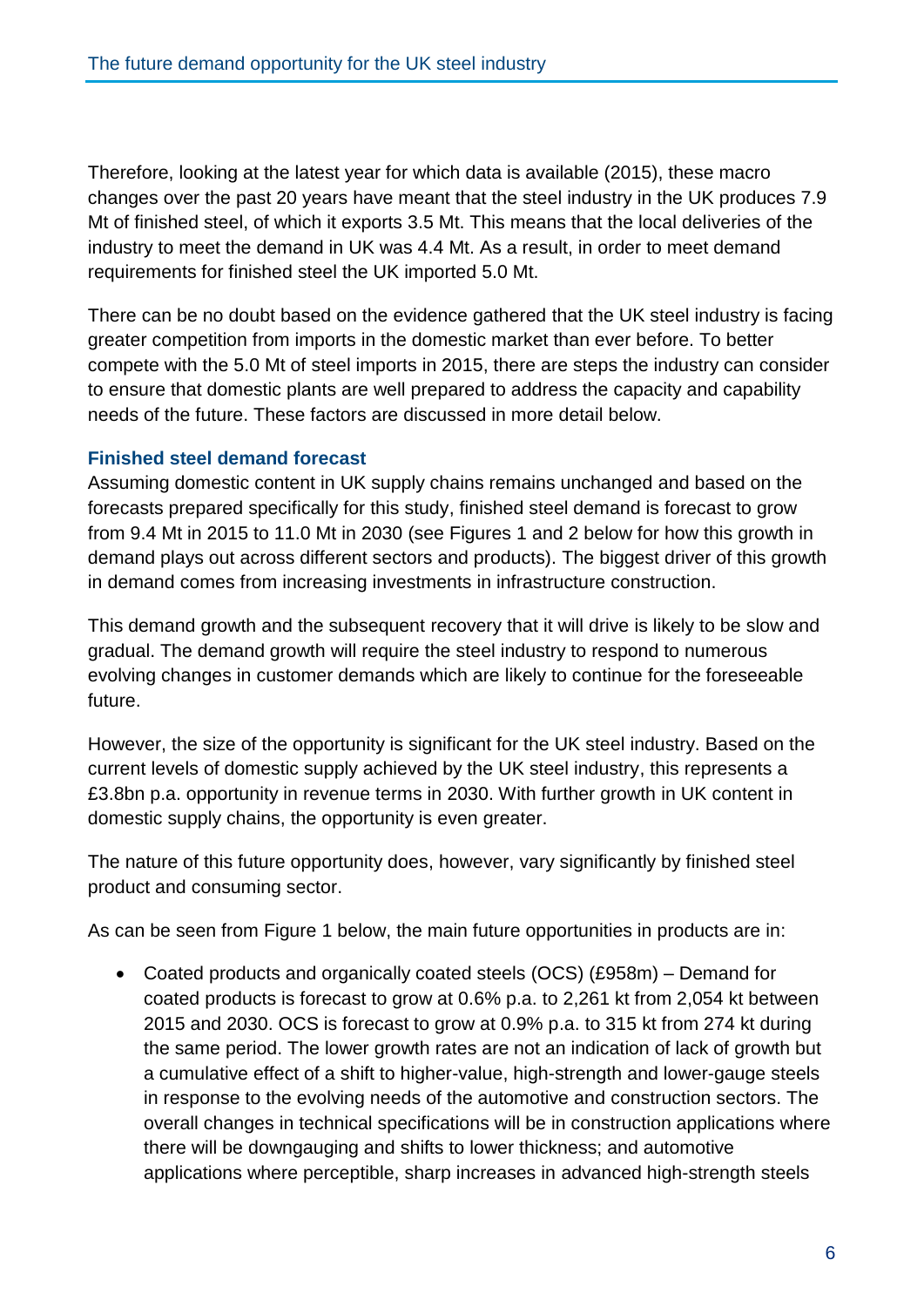(AHS) and ultra-high-strength steels (UHS) will be required to meet the 2030 emissions target.

- Stainless steel  $(£573m)$  Demand is forecast to grow by 1.1% p.a. to 249 kt from 211 kt between 2015 and 2030. This works out as an additional demand of +38 kt (+18%). Demand depends more on the manufacturing sector, such as home appliances, catering equipment and process equipment.
- HRC (£440m) Demand is forecast to grow to 1,993 kt from 1,754 kt between 2015 and 2030 at a rate of 0.9% p.a. The total increase in the demand during the forecast period is +239 kt (+14%). The overall changes in technical requirements for hot rolled coils are likely to be: pipeline grades – particularly increases in the use of X80 grades; shifts in general structural grades to high-strength normalised grades in hollow sections; and increasing use of thinner-gauge HRC tending towards 1.3– 1.5mm.
- Rebar (£315m) Demand is forecast to grow by 2.6% p.a. to 1,234 kt from 843 kt between 2015 and 2030. This translates to an additional demand of +391 kt (+46%) over 2015 levels. We could expect an increasing demand for rebar in coils and its share could increase from 13% currently to 15%, but on a much larger demand base. In 2020, rebar demand could breach the 1 Mt mark which was the highest demand levels achieved in the past 20 years.
- Heavy sections (£279m) Demand is expected to grow at 1.3% p.a. to 922 kt from 762 kt between 2015 and 2030. This would result in additional demand of 160 kt (+21%) over the forecast period. Within this, further shifts to higher strength – S355 and S420/S460 – can be expected. Currently, Eurocode 3 (steel structure design) norms limit the use of strengths up to S460. However, changes in Eurocode norms in the future could allow use of steel strengths up to S700.

These five sets of steel products account for about two-thirds of the total future opportunity. Each product faces a different set of challenges to access this opportunity as well as varying levels of import penetration in 2015.

The demand recovery presents an excellent opportunity for the UK steel industry. However, the industry has to address numerous capability issues and it has to break out of the cycle it finds itself in and make the leap forward to position itself competitively. The demands of the customers cannot be accommodated by incremental improvements or capability enhancements.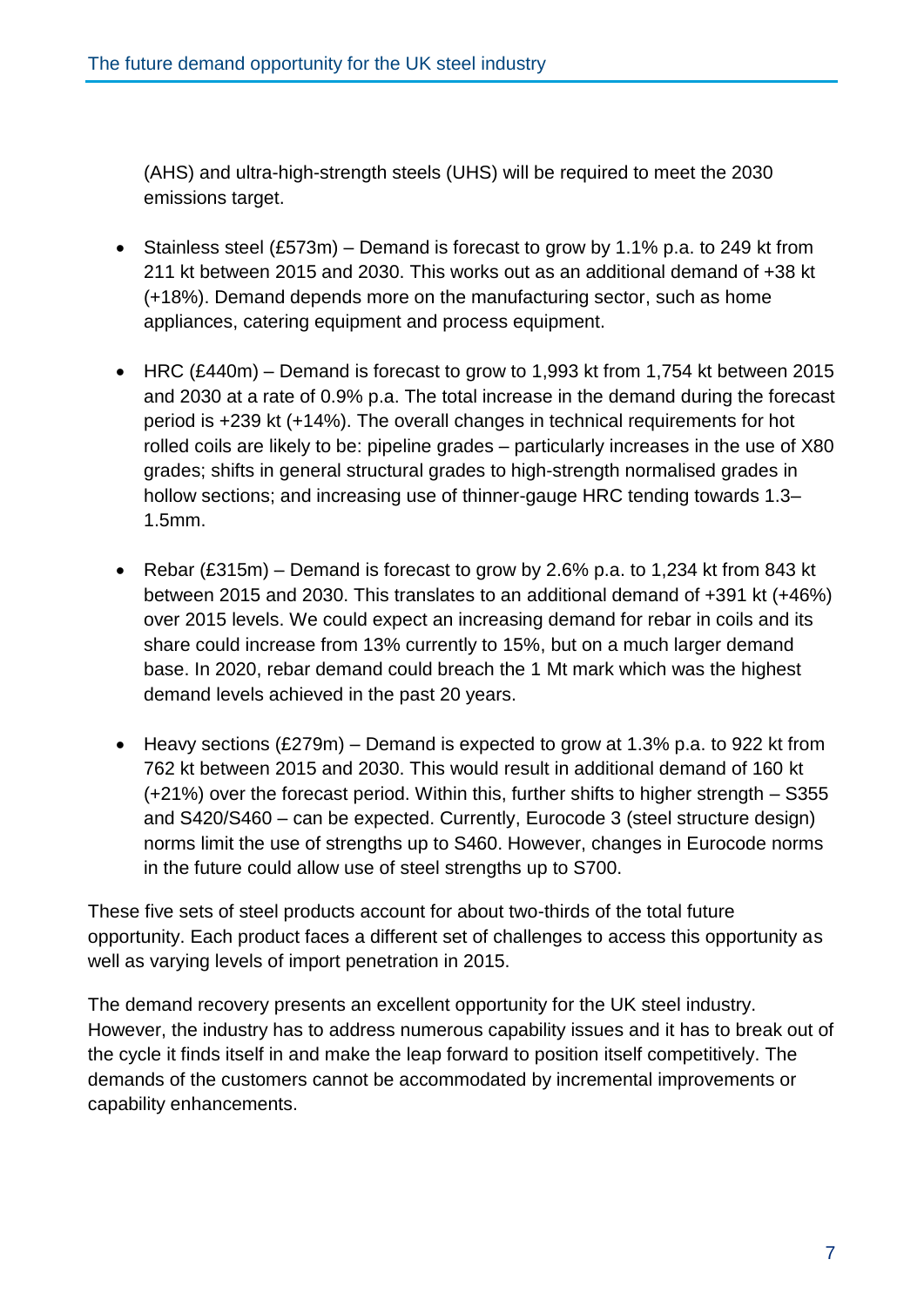## **Figure 1: Current UK demand, current UK sales, forecast UK demand and future UK opportunity by product for finished steel**

|                                     | <b>Tonnage</b><br>$\leftarrow$        |                                        |                                         | $\rightarrow \leftarrow$               |                                       |                                        | <b>Value</b>                              |                                                                   |      |
|-------------------------------------|---------------------------------------|----------------------------------------|-----------------------------------------|----------------------------------------|---------------------------------------|----------------------------------------|-------------------------------------------|-------------------------------------------------------------------|------|
| Product                             | 2015<br><b>Current</b><br>demand (Kt) | 2030<br><b>Forecast</b><br>demand (Kt) | 2015<br><b>Current UK</b><br>sales (Kt) | 2030 Future<br>opportunity<br>$(Kt)^1$ | 2015<br><b>Current</b><br>demand (£m) | 2030<br><b>Forecast</b><br>demand (£m) | 2015 Value of<br>current UK<br>sales (£m) | 2030 Future<br>opportunity (£m) <sup>2</sup><br>and breakdown (%) |      |
| Coated<br>Products/OCS              | 2,328                                 | 2,576                                  | 896                                     | 1,680                                  | 856                                   | 1,471                                  | 332                                       | 958                                                               | 25.3 |
| <b>Stainless</b><br><b>Steel</b>    | 211                                   | 249                                    | $\mathbf{0}$                            | 249                                    | 342                                   | 573                                    | $\circ$                                   | 573                                                               | 15.1 |
| <b>HRC</b>                          | 1,754                                 | 1,993                                  | 1,040                                   | 953                                    | 528                                   | 921                                    | 313                                       | 440                                                               | 11.6 |
| Rebar                               | 843                                   | 1,234                                  | 402                                     | 832                                    | 248                                   | 468                                    | 118                                       | 315                                                               | 8.3  |
| Heavy<br><b>Sections</b>            | 762                                   | 922                                    | 328                                     | 594                                    | 348                                   | 433                                    | 150                                       | 279                                                               | 7.4  |
| <b>Plates</b>                       | 511                                   | 615                                    | 155                                     | 460                                    | 194                                   | 338                                    | 59                                        | 253                                                               | 6.7  |
| CRC                                 | 676                                   | 719                                    | 286                                     | 433                                    | 234                                   | 370                                    | 99                                        | 223                                                               | 5.9  |
| Medium<br><b>Sections</b>           | 348                                   | 421                                    | 116                                     | 305                                    | 129                                   | 181                                    | 43                                        | 131                                                               | 3.5  |
| <b>Seamless</b><br><b>Tubes</b>     | 171                                   | 155                                    | $\mathbf 0$                             | 155                                    | 136                                   | 128                                    | $\mathsf{o}$                              | 128                                                               | 3.4  |
| <b>Engineering</b><br><b>Steels</b> | 318                                   | 351                                    | 115                                     | 236                                    | 139                                   | 189                                    | 50                                        | 127                                                               | 3.4  |
| <b>Wire Rods</b>                    | 612                                   | 743                                    | 436                                     | 307                                    | 184                                   | 305                                    | 131                                       | 126                                                               | 3.3  |
| <b>Tinplate</b>                     | 364                                   | 364                                    | 207                                     | 157                                    | 182                                   | 264                                    | 104                                       | 114                                                               | 3.0  |
| <b>Merchant Bars 227</b>            |                                       | 285                                    | 166                                     | 119                                    | 83                                    | 118                                    | 61                                        | 49                                                                | 1.3  |
| <b>ODF</b>                          | 38                                    | 46                                     | 20                                      | 26                                     | 52                                    | 66                                     | 27                                        | 37                                                                | 1.0  |
| Light<br><b>Sections</b>            | 101                                   | 123                                    | 74                                      | 49                                     | 37                                    | 51                                     | 27                                        | 20                                                                | 0.5  |
| Rails                               | 166                                   | 182                                    | 159                                     | 23                                     | 84                                    | 94                                     | 81                                        | 12                                                                | 0.3  |
| <b>Total</b>                        | 9,430                                 | 10,977                                 | 4,400                                   | 6,577                                  | 3,775                                 | 5,969                                  | 1,594                                     | 3,785                                                             | 100  |

Source: Hatch

12030 forecast demand minus 2015 current UK sales

<sup>2</sup>2030 forecast demand minus 2015 current UK sales, valued using 2030 prices

From the sector perspective, the key sector opportunity is in the construction sector (£2.2bn), which accounts for a 57% share of the total £3.8bn. Steel demand in the construction sector is forecast to grow by 1.4% p.a. to 6.9 Mt in 2030 from 5.6 Mt in 2015. The total change in demand is expected to be +1.3 Mt (+24%). Within construction, rebars, heavy sections, HRC and coated products could account for 71% of the growth. The construction sector is likely to dominate the share of total demand (Mt) across sectors, increasing its share to 63% in 2030 from 59% in 2015. While this presents a positive outlook for demand, it also implies that the steel industry could become even more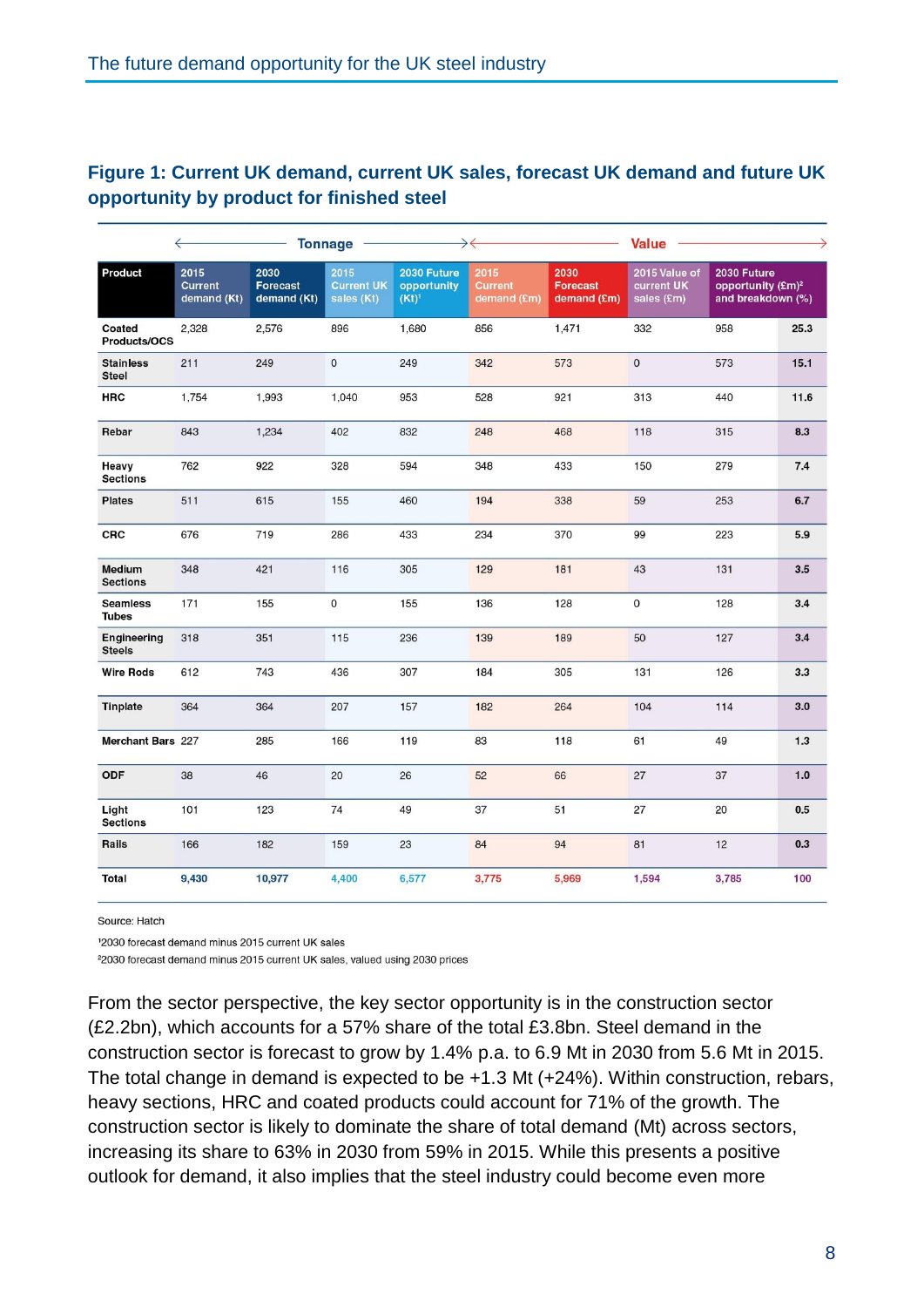susceptible and vulnerable to cyclicality and volatility, which may not be beneficial to the long-term health of the industry.

The automotive sector (£0.3bn) is also an important contributor with significant opportunities to boost finished steel demand through growing domestic supply-chain content. The total demand for finished steel from the automotive sector is forecast to change to 645 kt in 2030 from 711 kt in 2015. At a high level, this is a reduction in demand volume. However, it is critical to highlight that demand is shifting from volumes to value because of a higher use of more value-added AHS and UHS. It is also important to note that the forecast is based on the current local content of 35% in UK production. Therefore, there is significant potential to improve this if the local content could be increased by reshoring automotive supply chains.

## **Figure 2: Current UK demand, current UK sales, forecast UK demand and future UK opportunity by sector for finished steel**

|                                   |                                       |                                        | <b>Tonnage</b>                          |                                        | $\rightarrow \leftarrow$                                        |                                        | <b>Value</b>                              |                                                                   |      |
|-----------------------------------|---------------------------------------|----------------------------------------|-----------------------------------------|----------------------------------------|-----------------------------------------------------------------|----------------------------------------|-------------------------------------------|-------------------------------------------------------------------|------|
| Sector                            | 2015<br><b>Current</b><br>demand (Kt) | 2030<br><b>Forecast</b><br>demand (Kt) | 2015<br><b>Current UK</b><br>sales (Kt) | 2030 Future<br>opportunity<br>$(Kt)^1$ | 2015<br><b>Current</b><br>demand $(\mathbf{\hat{E}}\mathbf{m})$ | 2030<br><b>Forecast</b><br>demand (£m) | 2015 Value of<br>current UK<br>sales (£m) | 2030 Future<br>opportunity (£m) <sup>2</sup><br>and breakdown (%) |      |
| Construction                      | 5,554                                 | 6,879                                  | 2,539                                   | 4,340                                  | 2,003                                                           | 3,352                                  | 880                                       | 2,170                                                             | 57.3 |
| <b>Others</b>                     | 1,510                                 | 1.760                                  | 756                                     | 1.004                                  | 654                                                             | 1,122                                  | 232                                       | 770                                                               | 20.4 |
| <b>Automotive</b>                 | 711                                   | 645                                    | 285                                     | 360                                    | 348                                                             | 471                                    | 120                                       | 293                                                               | 7.7  |
| Machinery &<br><b>Engineering</b> | 538                                   | 611                                    | 304                                     | 307                                    | 226                                                             | 349                                    | 116                                       | 194                                                               | 5.1  |
| Packaging                         | 456                                   | 462                                    | 259                                     | 202                                    | 213                                                             | 314                                    | 122                                       | 136                                                               | 3.6  |
| Oil & Gas                         | 353                                   | 253                                    | 57                                      | 196                                    | 191                                                             | 163                                    | 27                                        | 129                                                               | 3.4  |
| <b>Yellow Goods</b>               | 142                                   | 186                                    | 43                                      | 143                                    | 58                                                              | 104                                    | 17                                        | 80                                                                | 2.1  |
| Rails                             | 166                                   | 182                                    | 158                                     | 24                                     | 84                                                              | 94                                     | 80                                        | 12                                                                | 0.3  |
| Total                             | 9,430                                 | 10,977                                 | 4,400                                   | 6,577                                  | 3,775                                                           | 5,969                                  | 1.594                                     | 3,785                                                             | 100  |

Source: Hatch

12030 forecast demand minus 2015 current UK sales

<sup>2</sup>2030 forecast demand minus 2015 current UK sales, valued using 2030 prices

#### Alternative scenarios

The demand forecast presented above works on a conservative basis of local content in automotive production and presence of supply chains in the UK. A key factor, which will significantly influence the prospects of acceleration of demand recovery, is the uncertainty surrounding the EU exit. This uncertainty is cascading across multiple sectors. In light of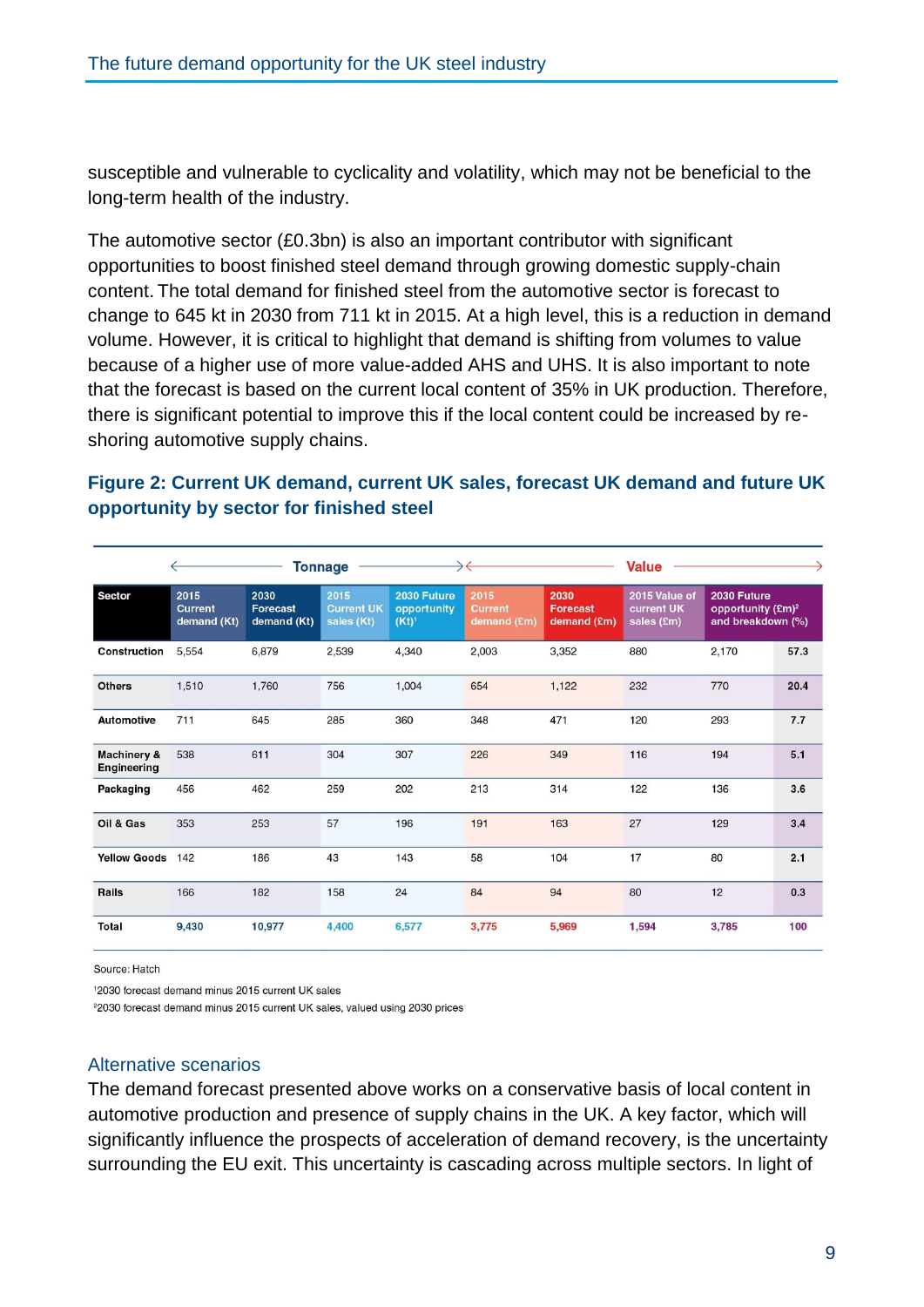this, and in addition to the base forecasts presented above, two alternative demand scenarios were developed. The key assumptions for the scenarios were as follows:

|           | <b>High Case</b>                                                                         | Low Case               |                                                                 |  |  |  |
|-----------|------------------------------------------------------------------------------------------|------------------------|-----------------------------------------------------------------|--|--|--|
| $\bullet$ | EU exit process, trade agreements uncertainty<br>resolved quicker                        | $\bullet$<br>$\bullet$ | Hard landing from EU exit<br>Further hollowing of supply chains |  |  |  |
| $\bullet$ | Better support for manufacturing in the UK and pick<br>up in re-shoring of supply chains | $\bullet$<br>$\bullet$ | Manufacturing activity remains weak due to tariffs              |  |  |  |
| $\bullet$ | Improved localisation of automotive production -<br>+10% increase                        |                        | Auto localisation drops by 10%                                  |  |  |  |
| $\bullet$ | Positive spillover effects on industrial and<br>commercial construction                  |                        |                                                                 |  |  |  |
| ۰         | Funding constraints for infrastructure projects less<br>constrained                      |                        |                                                                 |  |  |  |

Source: Hatch

Figure 3 below translates these assumptions into alternative demand scenarios.<sup>1</sup> These scenarios imply that the upside for demand is quite significant: ~6.5% of the base demand at 11.6 Mt in 2030. The future opportunity is £3.8bn in the base case, but could be as low as £3.6bn or as high as £4.2bn under the different scenarios. The key to fruition of the upside opportunity is to advance the EU exit negotiation process and trade agreements which would help remove the uncertainty surrounding the planned investments in many sectors. In addition, if this is combined with a positive, inclusive industrial strategy, it could support further expansion of steel demand in the UK.

## **Figure 3: Alternative demand forecast scenarios (Mt and £b)**

|                       | <b>Demand 2030 (Mt)</b> |                         |             |      | Growth (p.a.) |             |      |  |
|-----------------------|-------------------------|-------------------------|-------------|------|---------------|-------------|------|--|
|                       | 2015                    | <b>Base</b>             | <b>High</b> | Low  | <b>Base</b>   | <b>High</b> | Low  |  |
| <b>Finished Steel</b> | 9.4                     | 11.0                    | 11.8        | 10.5 | 1.0%          | 1.5%        | 0.7% |  |
| <b>Long Products</b>  | 3.4                     | 4.3                     | 4.5         | 4.1  | 1.6%          | 2.0%        | 1.4% |  |
| <b>Flat Products</b>  | 5.6                     | 6.3                     | 6.8         | 6.0  | 0.7%          | 1.3%        | 0.4% |  |
| <b>Other Products</b> | 0.42                    | 0.45                    | 0.46        | 0.45 | 0.4%          | 0.6%        | 0.4% |  |
|                       |                         | <b>Demand 2030 (£b)</b> |             |      | Growth (p.a.) |             |      |  |
|                       | 2015                    | <b>Base</b>             | <b>High</b> | Low  | <b>Base</b>   | <b>High</b> | Low  |  |
| <b>Finished Steel</b> | 3.8                     | 6.0                     | 6.4         | 5.7  | 3.1%          | 3.6%        | 2.8% |  |
|                       |                         |                         |             |      |               |             |      |  |

<sup>1</sup> The sensitivity analysis uses different scenarios for UK steel demand in tonnes but a single set of forecasts for global steel prices.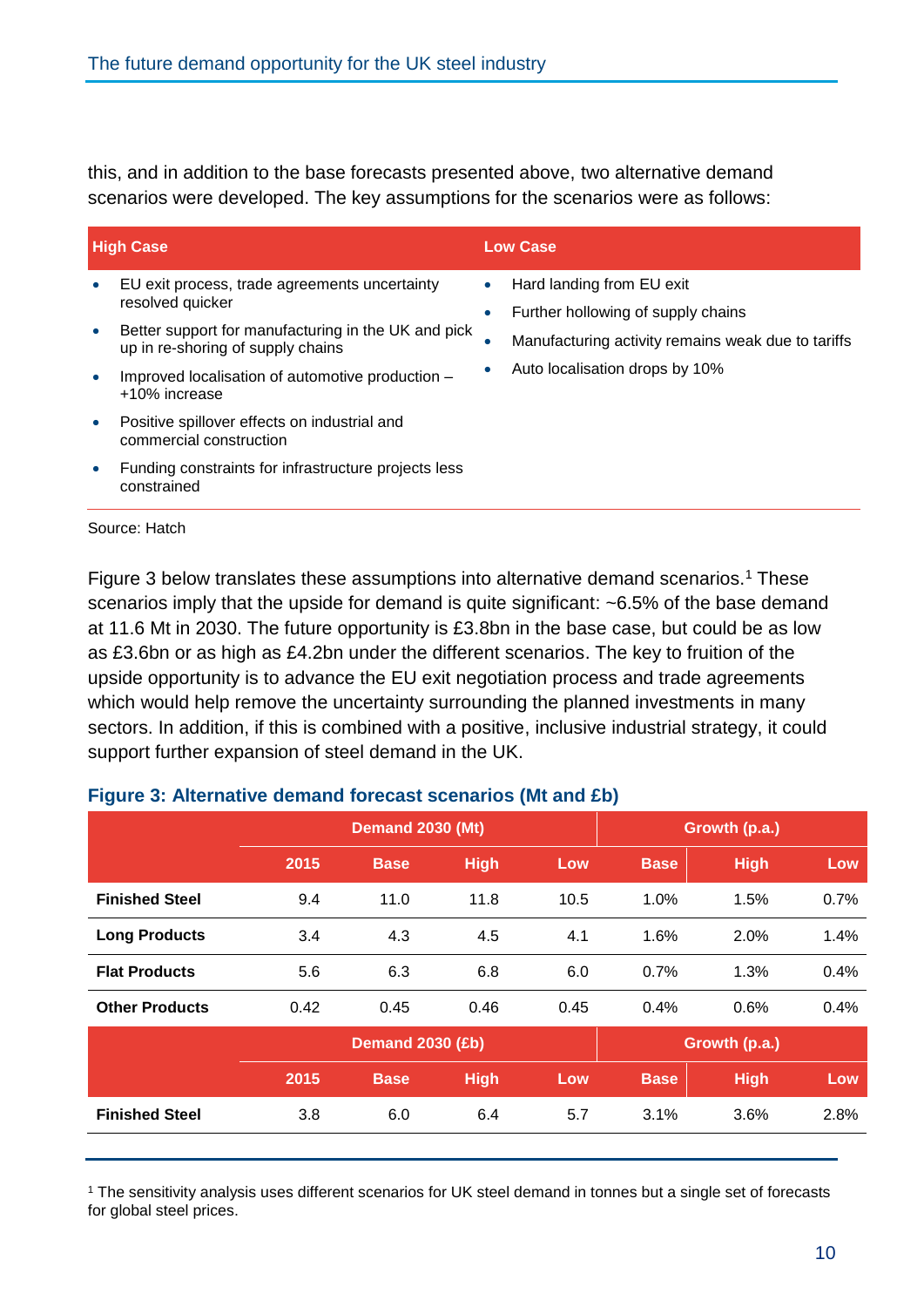| <b>Long Products</b>  | 1.3 | 1.8 | 2.0 | 1.8 | 2.6% | $3.0\%$ | 2.4% |
|-----------------------|-----|-----|-----|-----|------|---------|------|
| <b>Flat Products</b>  | 2.0 | 3.4 | 3.7 | 3.2 | 3.6% | $4.1\%$ | 3.2% |
| <b>Other Products</b> | 0.5 | 0.8 | 0.8 | 0.8 | 2.5% | $2.7\%$ | 2.4% |

Source: Hatch

## **True steel demand**

In addition to the opportunity arising from the demand in finished steel, there is a wider opportunity for the UK steel industry related to true steel demand (which includes steel contained in imported goods). True steel demand is therefore the aggregation of the apparent or direct demand for steel, which is transformed into manufactured and fabricated products in country, and the demand for steel contained products such as appliances, light and commercial vehicles, machinery, ships, rolling stock, process equipment, internal combustion engines. As a result, the true steel demand is a better indicator of the total steel consumed in the UK.

Universally, it is not possible for the full extent of true steel demand to be transformed in a country. In a globalised world of free trade underpinned by comparative advantage, steel contained products will be imported. In the UK context, it is important to study this distinction between apparent and true demand as it displays very divergent trends and points to a structural issue for the UK steel industry.

In the period between 1996 and 2015, while apparent demand contracted by 30%, true demand has increased by 4.4%. This finding highlights the continuing UK dependence on steel usage to meet its manufacturing, automotive, capital goods and consumer goods needs. Since the global financial crisis of 2008, true demand for steel has actually grown by 7% p.a., while in comparison apparent demand has only seen growth of 4.7% p.a. This implies that while true demand for steel has recovered and is on a growth trajectory, the full benefits of this growth have not accrued to the steel industry in the UK. Alongside this – and across all steel contained good and products – imports have increased while exports have decreased. As a consequence, this has been a two-fold setback for the UK steel industry.

To understand the distinction between true steel and apparent steel demand, and the implication of the future opportunity to the steel industry, a review and analysis for the year 2015 has been provided (see Figures 4 and 5 below).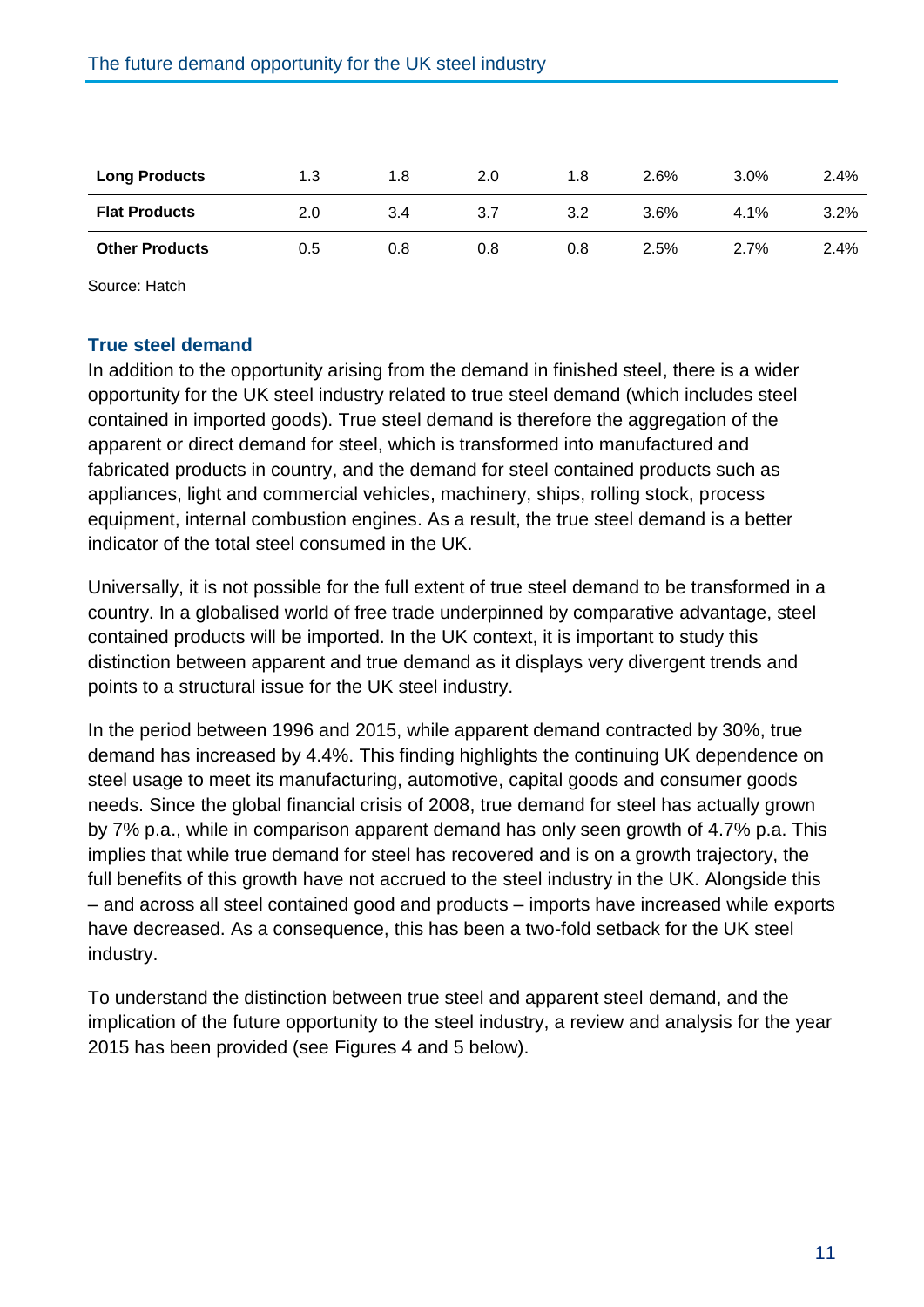

## **Figure 4: Schematic of finished steel flow to true demand in UK – 2015**

Source: ISSB, Hatch

As already noted, the industry in the UK produced 7.9 Mt of finished steel. The local deliveries of the industry to meet the demand in the UK was 4.4 Mt and 3.5 Mt was exported. In addition, the UK imported 5.0 Mt of finished steel.

Over and above this, in steel contained manufactured goods, the UK imported 12.0 Mt while it exported 5.3 Mt. On a net trade basis, the UK was therefore a net importer of 6.7 Mt of steel in contained manufactured goods.

After factoring in finished steel imports and net indirect imports, the gap between true demand (16.1 Mt) and what UK steel producers supplied to the domestic market (4.4 Mt) is 11.7 Mt. This represents a good opportunity for UK producers. However, with 43% of the gap met by steel imports and 57% met by imported goods containing steel, there are two separate challenges to narrowing it. The main driver of this trend is the migration of manufacturing and supply chains from the UK, creating a greater reliance on imported goods.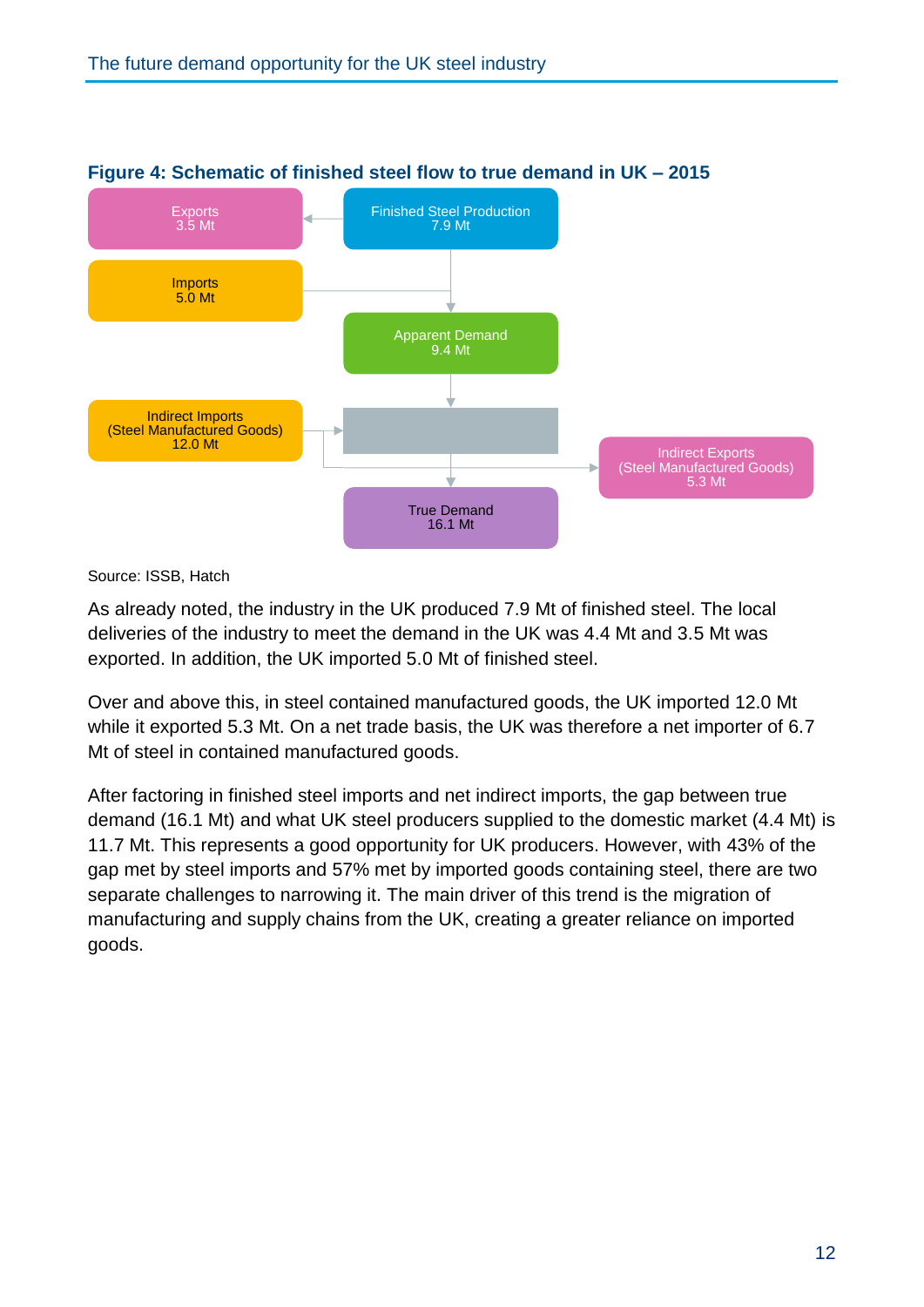

## **Figure 5: Gaps between UK net local deliveries and true demand (Mt) – 2015**

#### Source: ISSB, Hatch

However, for the steel industry to access the full opportunity of 11.7 Mt, the UK will require wider cross-sector collaboration and longer-term strategies to grow domestic content in supply chains and re-shore manufacturing (particularly in automotive). This challenge extends beyond the UK steel industry and cuts across a number of manufacturing sectors and as such an effective solution requires a longer-term multi-sector response.

## **Export markets**

While an in-depth review of potential export markets was outside the scope of this study, we are able to draw some insights from the analysis conducted.

Exports of finished steel are an important part of the production mix for UK producers. In volume terms, exports have tracked the trends of finished steel production. Both finished steel and exports have contracted by nearly half between 1996 and 2015.

The UK currently exports 43% of its production of finished steel. This share has increased in recent years, particularly after the financial crisis in 2008. Prior to 2008, the share was between 35% and 39%.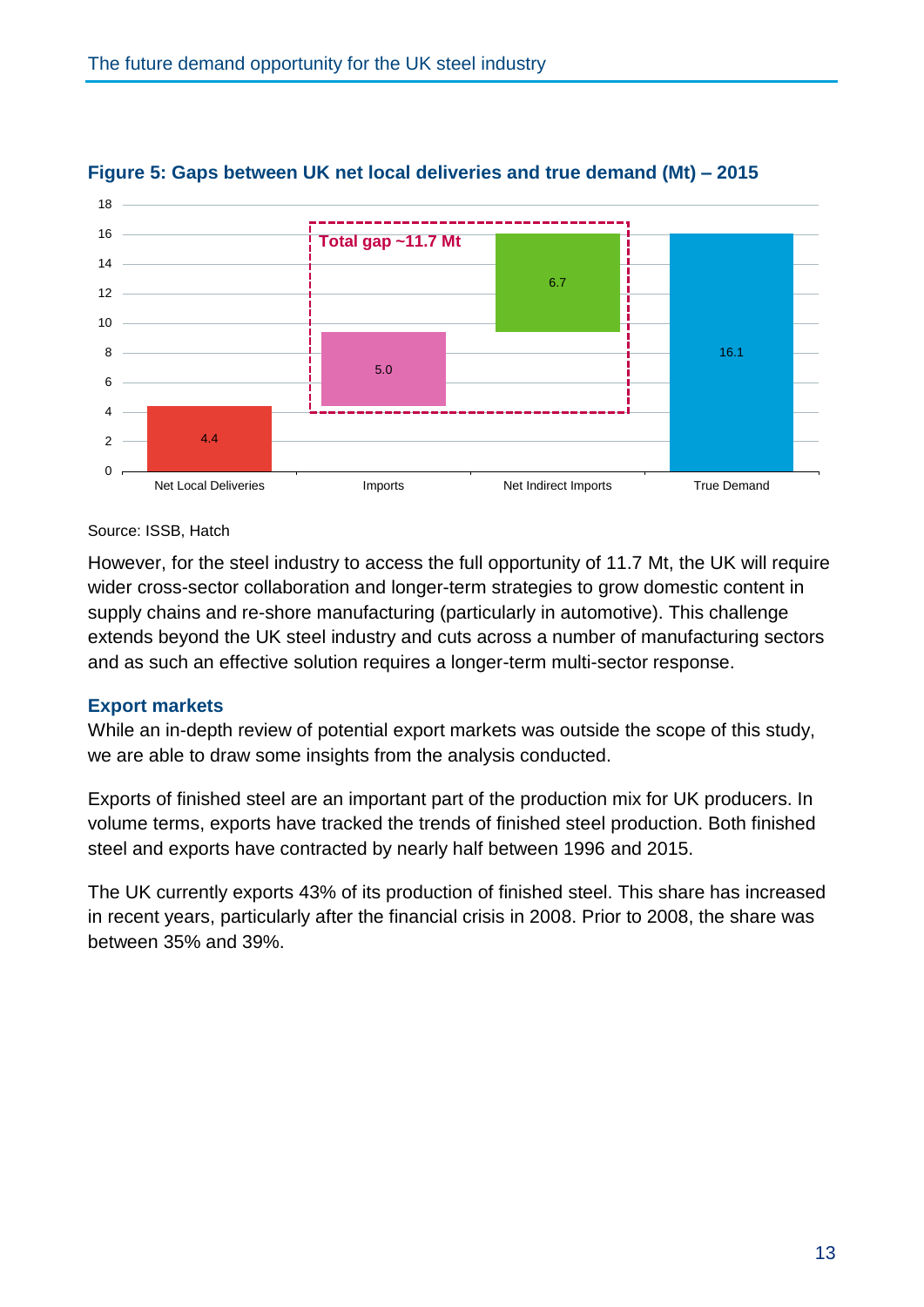

### **Figure 6: Finished steel production and exports in UK (kt)**

#### Source: ISSB, Hatch

Of the total exports, the share of flats has increased from approximately 32% to 44% between 1996 and 2015, while the share of longs has decreased from approximately 50% to 38%. In some finished steel such as wire rods and engineering steels, exports are more important to the production mix and the capabilities are better suited to markets overseas as compared with the UK. In the case of other finished steel, exports are pursued to achieve production volumes and spread the fixed costs.



**Figure 7: Share of longs, flats and other finished steel in exports**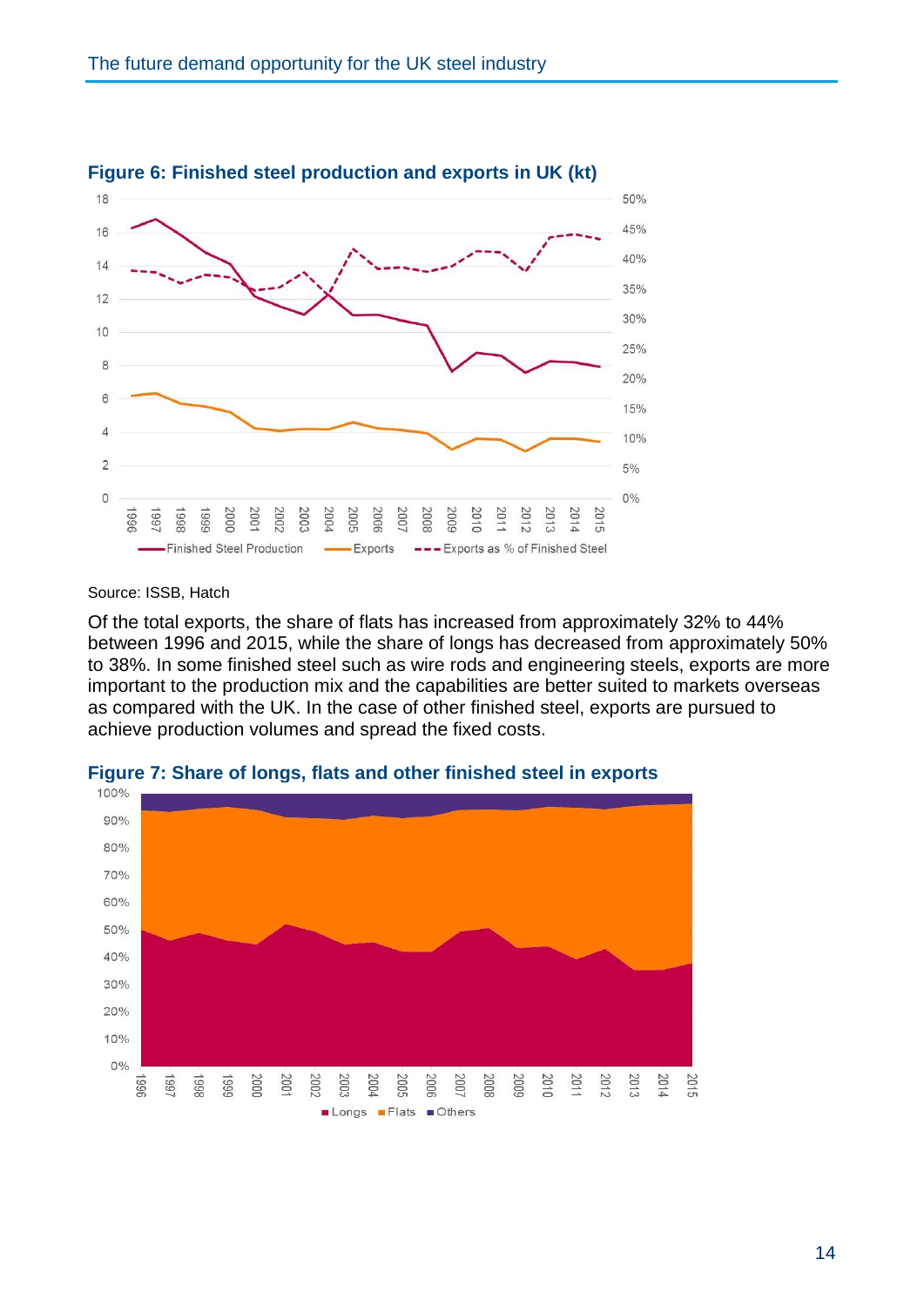Compared with other EU countries, UK exports (43%) are lower than Germany (57%), Italy (58%) and Spain (62%). Although there is likely to be a geographic component to this, there are also disadvantages from lack of cost competitiveness and gaps in capabilities in the industry.

The past trends indicate that exports will in all likelihood continue to play an important part in steel production, and producers in the UK will rely on leveraging the linkages with the markets and customers to support its business.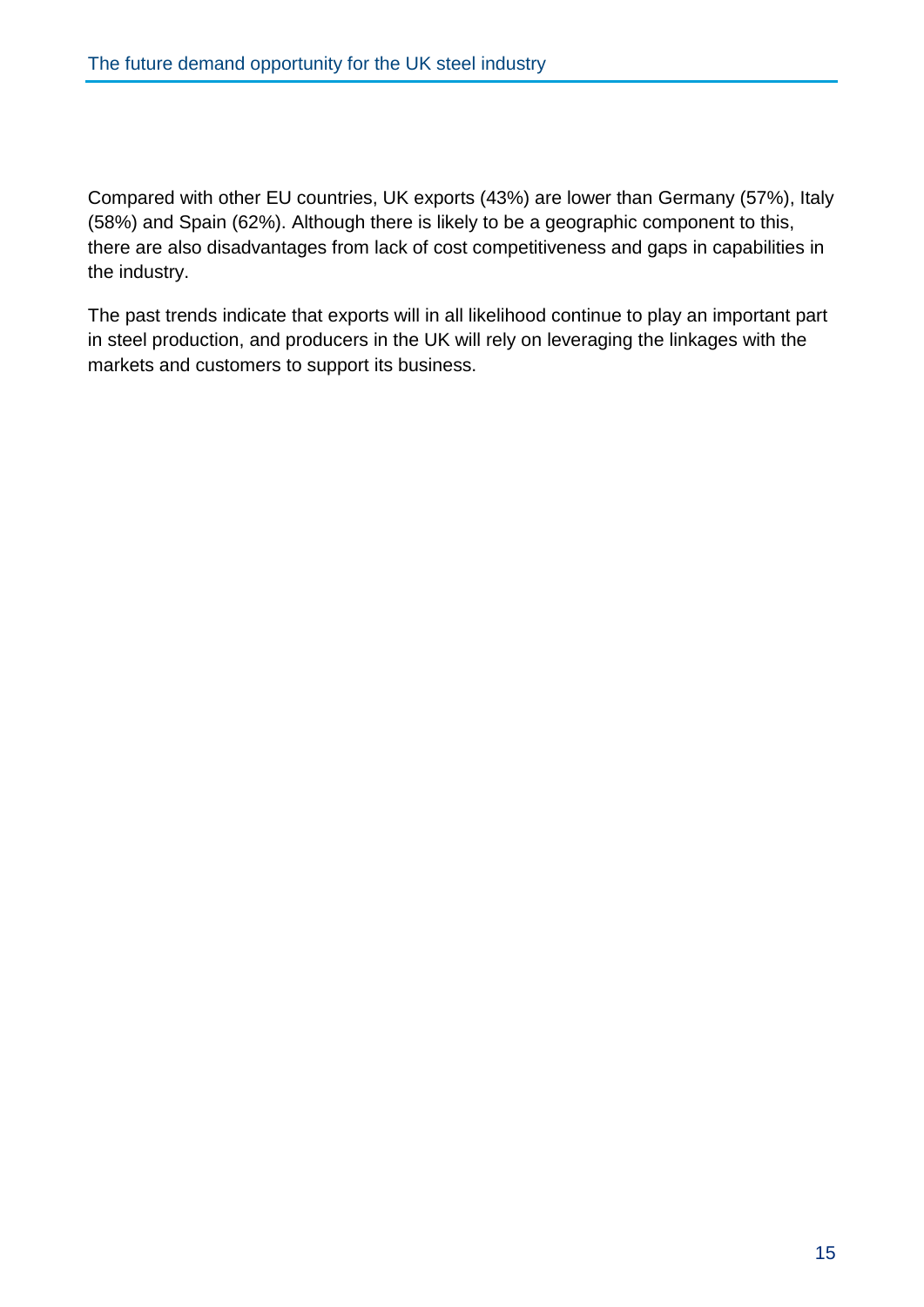## <span id="page-17-0"></span>Realising the finished steel future opportunity: Barriers to be addressed

Given the need for an industry-wide response in relation to true steel demand, the focus of the remainder of this report is therefore on finished steel demand, where the demand recovery presents an excellent opportunity for the UK steel industry. There are, however, a number of challenges to the industry accessing the full future opportunity. Appendix 5 in the Technical Appendices provides an overview of these barriers by product and provides specific interventions that could help to address these challenges.

These challenges can be grouped together under the following themes: capacity, capability, competitiveness, customer service, unlocking supply chains and aligning to market trends. The remainder of this section looks in turn at the different issues emerging within each of these themes and discusses a number of wider technology trends that will also impact on the steel industry.

## **Capacity**

While it is not realistic to expect the UK to be 100% self-sufficient, if the UK steel industry is to realise the growth potential then it needs to increase its capacity. This increase in capacity is required across both high-volume products such as rebar and high-value products such as coated steels. For example, in terms of rebar the UK's current mill capacity of 890 kt is clearly not large enough to meet the forecast future demand of 1,230 kt in 2030. There may be opportunities to address this gap through capacity enhancements and restarting of mothballed rebar mills – something that could also help to address and diversify supply risk issues that were highlighted by some consumers. Or, looking at coated products, it would appear that there is a capacity gap of 1.5 Mt in relation to the potential opportunity size up to 2030.

In addition, there are capacity gaps for other products such as mesh-quality wire rods, although the gap is not at a scale that would justify additional investment in capacity. There are also other products, such as seamless tubes and stainless steel, where the UK currently has no capacity. However, given the UK's current market position there is no incentive to intervene in these products. For example, in stainless steel because the UK does not have downstream processing there is not a market case for investment or intervention; a conclusion that is given further weight by the fact that the product is subscale and marginal to UK steel from an investment standpoint. It is a similar conclusion for seamless tubes, although this position may need to be revisited if the shale gas market develops.

It is important when considering capacity to not lose sight of the 40% of UK finished steel production that is exported. Not least because much of this production helps producers achieve a cost-effective volume, for example in wire rods, tinplate, merchant bar and engineering steels. However, the uncertainty surrounding the EU exit negotiations and outcomes in relation to trade deals could pose a significant risk for the UK steel industry's capacity if exports reduce dramatically.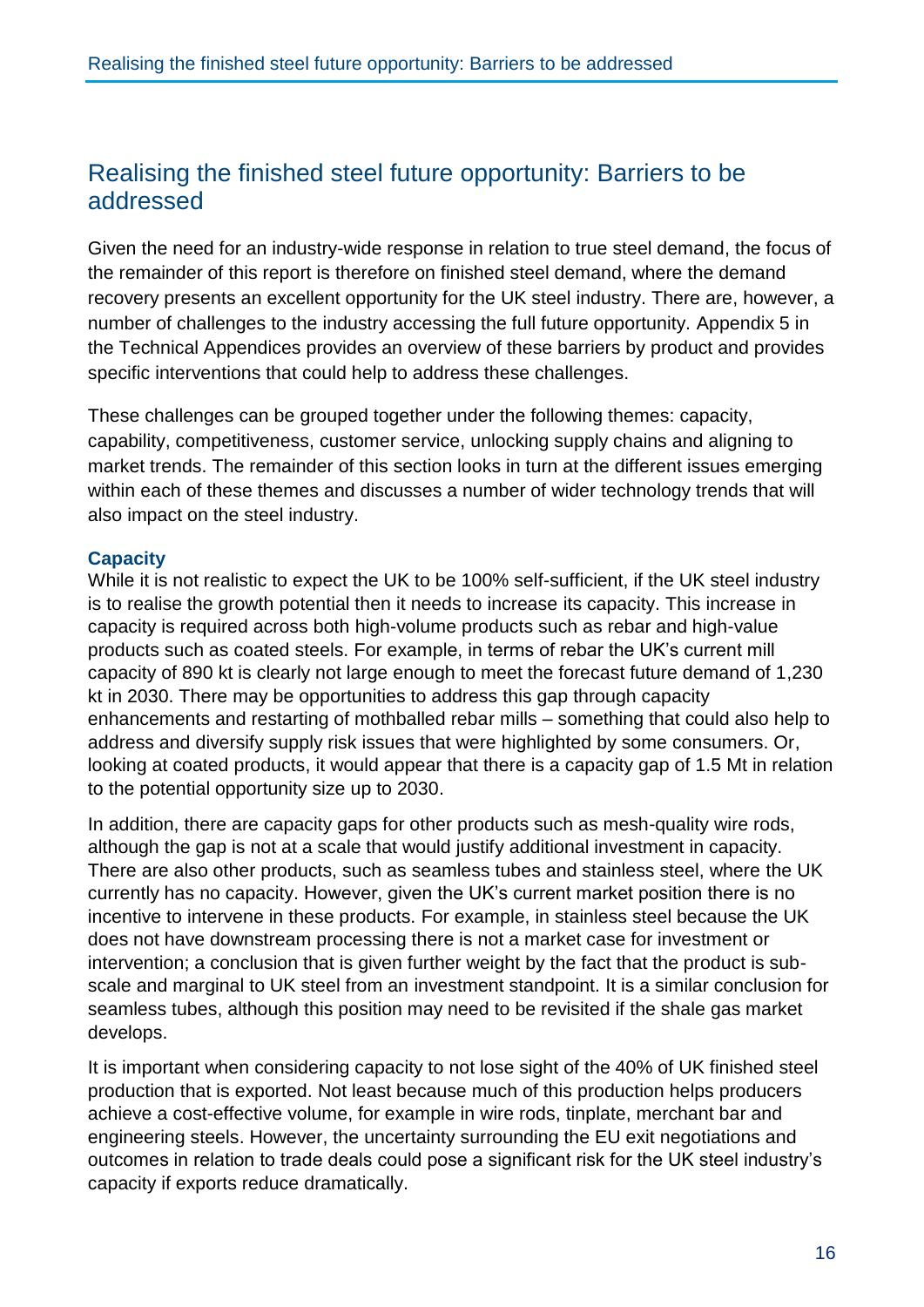## **Capability**

To date, the capabilities of the UK steel industry have not kept pace with the market. Therefore, if production capability continues at current levels, the UK's ability to achieve the maximum value of the future opportunity in 2030 is limited. Without action, the UK steel industry's position is also likely to worsen over the longer term (post-2020) as the effect of lightweighting and grade shifting impacts on key sectors such as automotive, construction and packaging. This issue is particularly apparent in the automotive sector, where the  $CO<sub>2</sub>$ emission target implies that vehicle mass reduction is a critical component to achieve the emissions target alongside other options such as increasing power train efficiency and rolling resistance. This change would see an increasing share of AHS and UHS in vehicles. Given that the UK does not produce any of these value-added grades, this underlines a very significant lack of capability. Automotive grades is a huge strategic area that needs investments in modifications and capability enhancements.

There are also significant capability gaps currently across a range of products including HRC where the UK is unable to roll thinner gauge below 1.8mm, while many European competitors have had this capability for more than a decade. While in pipeline grades, the UK is unable to produce X70 grades and all grades for applications in low-temperature environments as well as wear-resistant grades and high-strength and advanced highstrength automotive grades. This is a result of limited mill-rolling and slab-casting capability for a consistent sustainable market offering.

It is a similar story in sections where a major European competitor is operating a lowercost steel-making route utilising scrap, beam blank casting and hot connect facilities. This process configuration provides a greater degree of operating flexibility, higher yield, lower thermal losses and greater labour productivity. Therefore, in addition to cost limitations, the UK's competitiveness (see below) is also limited by capability gaps, with the UK unable to meet the full demand and some grade requirements, particularly across medium and heavy sections (e.g. thermomechanically rolled grades).

Similarly, with plates the incumbent plate mills do not have steel-making facilities for certain pipeline grades (X52, X60, X65, X70), pressure vessel grades, ultra-high strength, wear resistance and shipbuilding, and therefore depend on purchased slabs. While purchasing slabs for general applications is straightforward, it can be more difficult to source slabs for more demanding applications as the quality of slabs required for highquality, high-value plate production is not readily available. This means that UK producers are unable to service the complete requirements of the UK market, which limits the industry's ability to move up the value chain. Given that consumers sometimes have a preference to source from fully integrated producers, the UK steel industry needs to convince these consumers that they can construct effective supply chains using partners. It should also be noted that these capability gaps are partly a result of mill capability (particularly in relation to mill widths) and partly of continuous casting machine capability.

Or, from a sector perspective automotive steel is huge strategic area in which the UK has approximately a third of the market. It has not made the investments in aligning its capabilities with the demands of the industry. The roots of these issues can in part be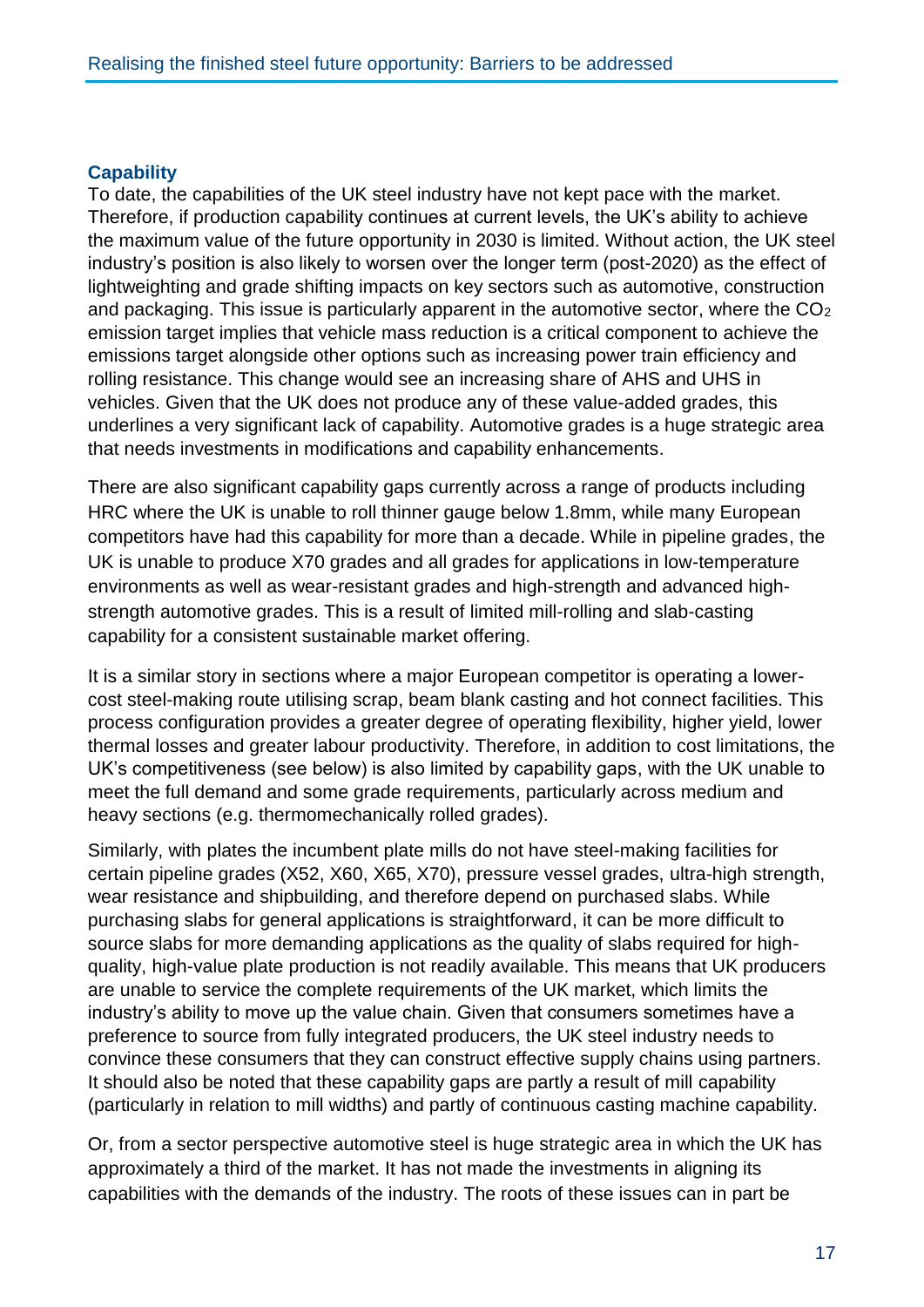traced back to the industry struggling to make margins and invest the surpluses to develop the capabilities. The result is an economic response with some capabilities migrating out of the UK.

If the UK steel industry wishes to access these opportunities it will require investment to meet the new capability either from completely new mills, upgrades to existing facilities or R&D in products and services. For example, alloy development for product innovation to meet changing customer needs, with a particular emphasis on the development of higherstrength steels for lightweighting, is required if demand is not to be lost due to product migration and to allow the UK to utilise its significant latent capacity in this product.

Alongside gaps in capability, there is also evidence of producers taking commercial decisions that have resulted in capabilities being shifted out of the UK to elsewhere in the EU. For example, when many car manufacturers moved away from galvanneal to galvanised products, it left small uneconomical volumes of galvanneal at different production plants with the result that rational commercial decisions were made to consolidate production in a single European facility. Alongside this, while there is some anecdotal evidence that investments have been made in strip product research and development, there is a lack of evidence that these products have been commercialised in the UK.

In this context, it is important not to lose sight of those products where the UK steel industry has kept pace with the global market and those particular products where demand is not only largely satisfied by local deliveries but also contributes to UK exports. This includes:

- Rails compared with any other product, rails represent a success story for UK steel. Of the 166 kt procured in the UK in 2015, local deliveries account for over 95%. Exports have also increased significantly in 2014 and 2015, particularly when compared with the past 15 years.
- Wire rods where the UK industry is fundamentally capable to service the downstream mesh and wire-drawing industry, with the UK also a large exporter of wire rod, including high-value tyre cord wire rods.
- Coated products where Tata's Colorcoat was seen to be the 'best on the market' for its quality as well as customer service (it comes with a 40-year guarantee). Colorcoat is a particularly good example because both the research and the commercialisation of the product were driven from the UK.

## **Competitiveness**

While parts of the UK steel industry and associated supply chains suggested that the UK steel industry was competitive in some products, the majority suggested that UK mills faced a competitive disadvantage compared with EU competitors. Although this study did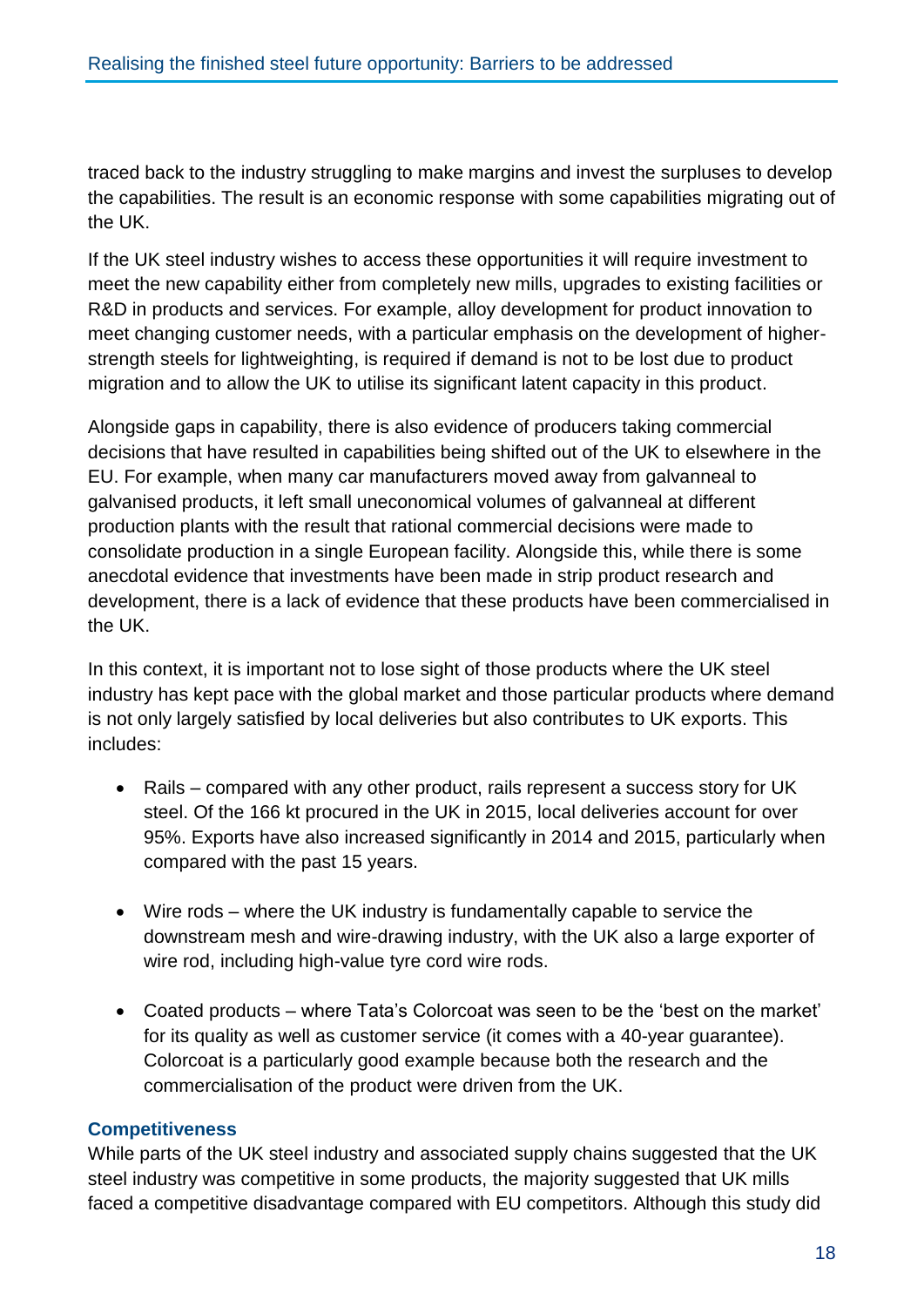not involve a full comparison of the cost competitiveness of sites and the drivers of this, a number of the producers and consumers consulted did highlight a range of factors that are limiting the UK steel industry's competitiveness. These included:

- The UK's higher energy prices, something that particularly affected Electric Arc Furnaces (EAFs);
- Higher business rates; and
- Higher logistics costs in terms of UK transport and the structural cost disadvantage because of a lack of single-site facilities, which means there is a need to move products between plants.

These factors mean that the UK struggles to be cost competitive, particularly when compared with countries such as Turkey, China, Ukraine as well as other parts of Europe. Given that elements such as energy prices and business rates are outside of the control of UK producers, there is a need to work closely with government to address this.

Alongside these cost disadvantages, another factor that has limited the UK's competitiveness is a lack of investment in new capital equipment to close supply chain gaps and enhance capability, as well as create a step change in flexibility, productivity, and cost competitiveness (see next section for more detail). As well as limiting UK capability, for multinationals this incentivises the leakage of future investment and R&D from UK plants to other competing plants in the EU that already have higher capabilities.

If the UK steel industry is to begin to address these factors, it will require more capital investment and spend on process R&D alongside policy changes on factors such as energy costs and business rates to secure long-term sustainability. For example:

- The competitiveness of rebar production in the UK could be enhanced through investment and innovation in scrap pre-processing and efficiency in the EAF.
- For plate, there is a need for two parallel interventions, firstly a modern plate mill utilising technologies such as thermomechanical rolling and accelerated cooling could supply the higher-quality end of the market. Secondly, steelmaking and slabcasting facilities capable of supplying suitable semi-finished products to enable the mill to fulfil its full product range potential.
- For coated products, there is a need for research into new coatings and wearresistant steels, and ultra-high-strength low-alloy steels. Importantly for the UK steel industry, this R&D activity would need to be commercialised in the UK, which would involve a strategic decision backed up by investment.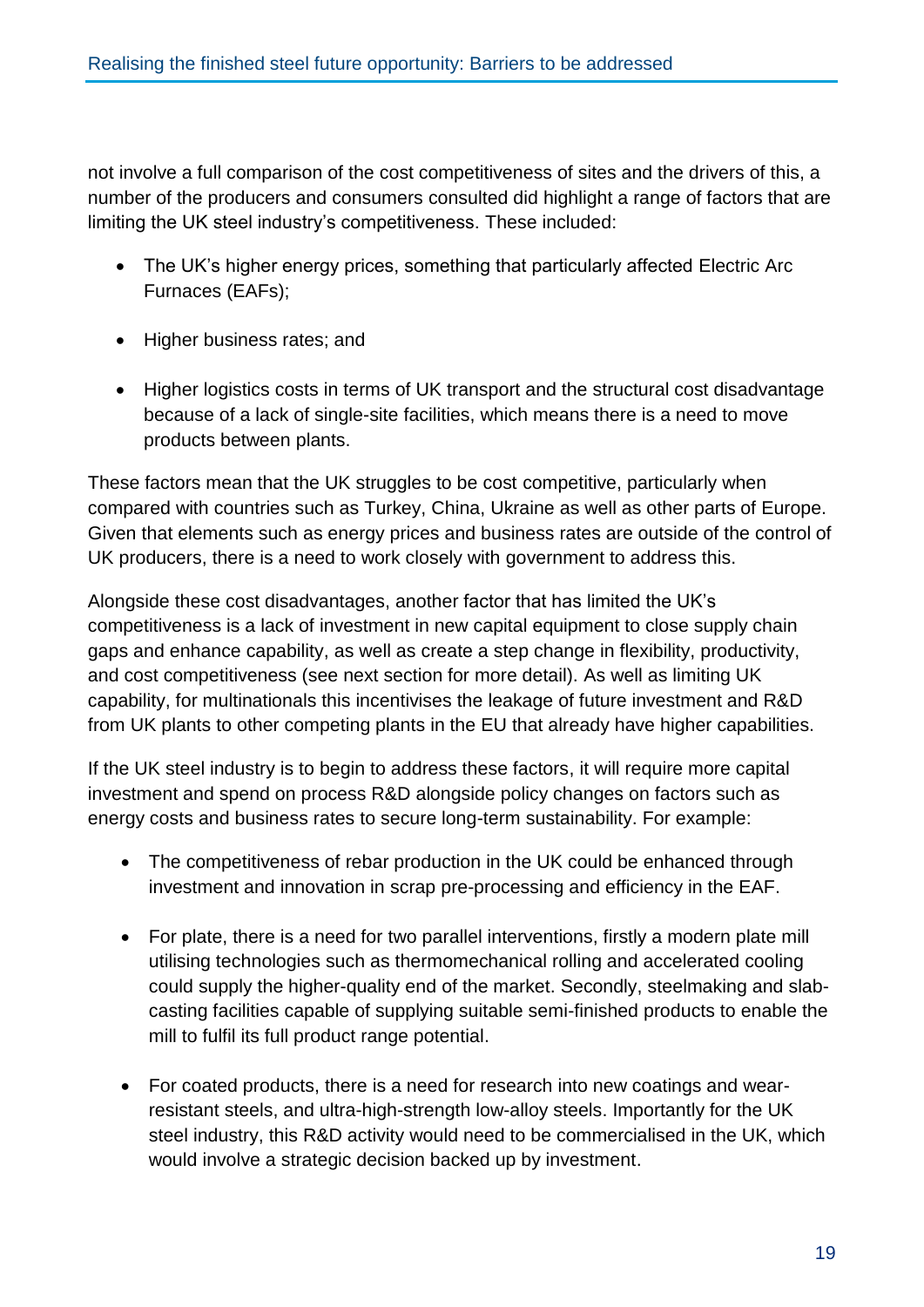The third limitation on competitiveness is that for some products the UK only has a single producer. This was seen as an issue by a number of consumers who noted a preference to procure their steel from multiple producers and as such maintain a diverse supplier base in order to manage their supply risk. This factor has therefore further driven the increase in imports as consumers either source direct from overseas mills or through UK-based stockholders who import foreign products. It is a factor that is further complicated for some products within the UK because of downstream ownership of the supply chain, which means that certain UK suppliers are not used because they are part of the same parent group of companies that are considered competitors. This is a factor that could be addressed by new entrants to the market that would not only provide further competition but in turn could allow downstream buyers to buy UK-produced steel.

## **Customer service**

The range of consumers consulted as part of this study reported a mixed experience in relation to customer service. Some interviewees praised UK producers for their level of engagement and adaptability in meeting customer needs. Many consumers would welcome opportunity for more engagement with producers. In particular, respondents in construction believe it could give producers a better understanding of industry needs which could have positive implications for innovation.

Others raised challenges for the industry, including:

- The long lead times that were required. This was seen as particularly problematic for those consumers with contracts that come through 'last minute'. The result is that many consumers are restricted to using stockholders.
- A lack of willingness to deal with small order sizes, with the result being that the processing time is greatly increased or not taken, a fact that again pushes consumers towards using stockholders (see below).
- The timeliness of delivery, with examples given of producers rendering delivery on time when it was four weeks late (something, it was noted, that was not the case in Europe).

For many of the consumers consulted, there was a stated desire to buy from British producers and many would also welcome closer engagement throughout the supply chain (see below) to ensure that designers, engineers and fabricators are fully aware of UK products and services.

Given that many original equipment manufacturers (OEMs) are multinational companies that specify the source of steel procurement to the supply chain, this is an opportunity to influence and change the model. Producers could also consider how they might enhance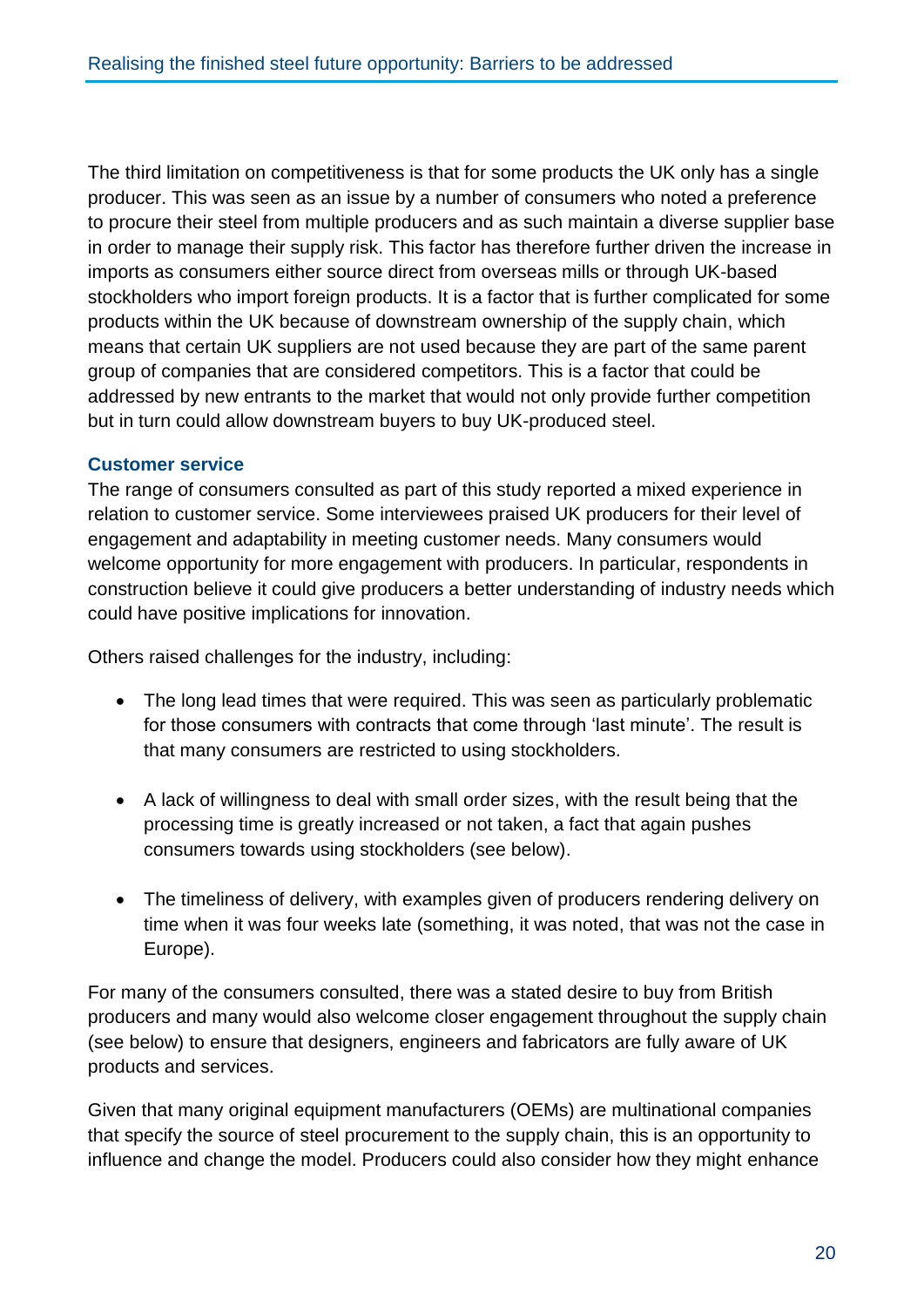supply-chain agility (particularly short delivery times) and meet smaller order volumes, both of which are issues that push consumers to go to stockists.

## **Unlocking supply chains**

For those sectors such as automotive and construction, where the scale of the future demand opportunity is large, there is a clear need for the UK steel industry to engage in a deeper and more responsive way.

Looking first at the automotive sector, it is clear that UK-based OEMs operate sophisticated, globally integrated supply chains and, given foreign ownership, many sourcing decisions are made outside the UK. This context has a number of significant inter-related implications for UK producers. Principally, it means that they source from producers that they have established relationships with, who are capable of meeting their needs cost-effectively across a number of locations not just the UK. Therefore, UK producers often need to be capable of matching the competition to supply key OEMs not just in the UK. To meet this need, it means that steel producers will often seek to supply from the most cost-effective plant – which in many cases is not in the UK. This has a knock-on effect in relation to investments, as the parent company of the producer will often choose to invest in plants that are capable of producing higher-value grades.

A further challenge in the automotive sector is how producers engage effectively with the supply chain below the OEM. This is a challenge for the producers as the automotive supply chain is invariably made up of a large number of smaller suppliers. Therefore, while engagement with the OEM may be strong there is much less engagement at Tier 1 and below. Given the amount of money tied up in the complex automotive supply chain and the high levels of wastage, there is a clear opportunity for the automotive and steel industries to innovate and facilitate a clearer, simpler supply-chain solution.

For the construction sector, it is the fragmented nature of the supply chain that has created the greatest barrier, as it has made it difficult for producers to engage throughout the supply chain. The biggest implication for the UK steel industry of this limited engagement relates to the steel industry's ability to influence the construction sector in terms of helping shape design decisions and ensuring that there is a comprehensive understanding of how steel can be used. This will also help to mitigate any risks to UK steel in relation to material substitution and an increased use of wood.

Another implication of a highly fragmented supply chain is its complexity, with a number of fabricators and consumers noting that there is a need to invest in technology to support the functioning and efficiency of the supply chain.

For both these sectors the supply chain was also impacted by the UK steel industry's limited capability and capacity, which meant that alternative sources had to be found. This was particularly the case in terms of capability as there are certain specifications, particularly high-strength steel, that UK producers cannot make. Therefore, if the UK steel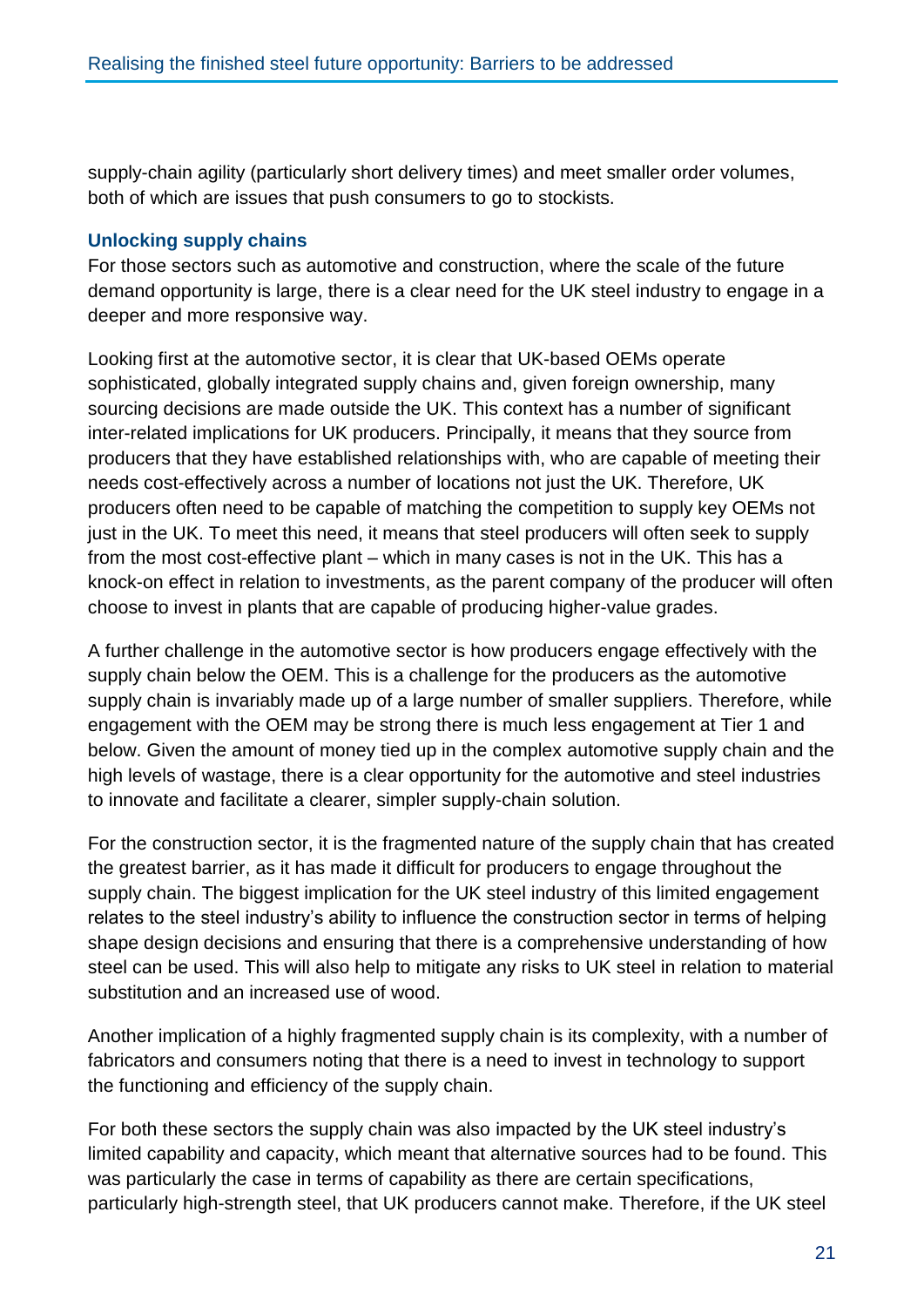industry is to compete against the global steel market, the industry must collaborate and innovate through the supply chain to improve the offer. Greater vertical integration might allow producers to capture greater value but may have unintended consequences if competing downstream fabricators switched supply to imports.

In addition to the construction and automotive sectors, producer engagement with the supply chain across the whole manufacturing sector is further complicated by UK industry going through structural change and hollowing out of supply chains. This has resulted in a decline in domestic steel demand as activities have been offshored.

Across all sectors, stockholders are also playing an increasingly important role within the supply chain, whether that be in providing grades that are not produced in the UK, providing more timely and agile delivery or servicing small volume orders. This has potentially significant implications for the UK steel industry as stockholders become the key target customers of importing mills who require that channel to be able to serve sophisticated or small customers in the UK. This growth in the UK stockholding segment has also exacerbated the disconnect between producer and consumer and can inhibit continuous improvement and new product development. Finally, in order to manage supply risks, stockholders will import steel, which in turn increases competition and reduces demand – particularly with a number of stockholders noting that international producers had more capability, better quality and lower prices.

The UK steel industry therefore has a clear opportunity to grow its influence with end users by addressing short-term service requirements and strategic development objectives. In response to this, harmonisation of digital procurement systems was suggested as another aspect where the UK steel industry lagged behind competitors and provided an opportunity to improve supply-chain linkages.

## **Aligning to market trends**

In the medium term, several sectors will undergo transformative changes and it is important that the UK steel industry is aligned and responsive to these market trends, particularly those such as construction and automotive where the scale of opportunity is greatest.

In the construction sector one of the strongest trends identified through the consultations was the move to higher grades of steel. This echoes the findings in the historical data analysis and reinforces the expectation in the demand forecast that there will be further shifts to higher strength – S355 and S420/S460. However, some respondents did feel that the current cost of these grades makes them prohibitive. This is particularly important in the context of a range of different materials (concrete, glass-reinforced plastic and timber) that were seen to provide viable alternatives to steel in the construction process.

Alongside this, another trend identified was the standardisation of design and a greater opportunity for modular buildings. This is a real opportunity for the UK steel industry as the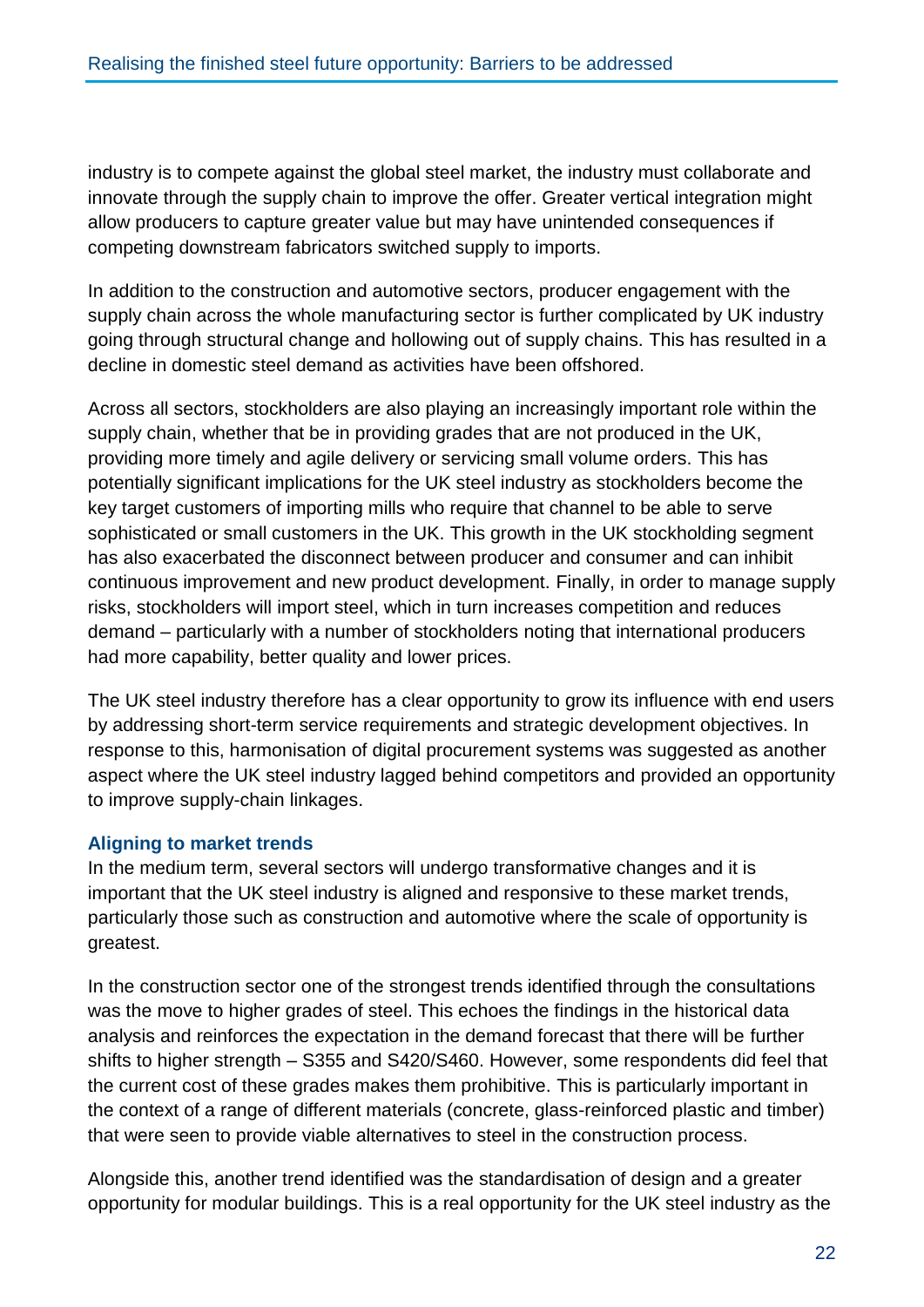approach requires framing of modules (or elements) which is typically done in steel or some form of metal. For this to really be successful there is, however, a need for the steel industry to work with the housebuilding industry to change perceptions of what modular means. If this can be done it will enable the market to grow at a whole different level.

With major infrastructure projects playing a key role in driving the future demand of UK steel, there would also appear to be an opportunity around procurement within the construction sector to support the UK steel industry by focusing on increased transparency on reporting material sourcing as well as ensuring that public procurement takes into account wider socio-economic impacts of UK sourcing. Some interviewees in this study relayed their own experience, that when foreign companies win contracts they tend to use their own existing supply chains.

In the automotive sector, in terms of the future of steel, there were two big factors that were seen to be influencing steel usage. The first was around vehicle electrification. The second was around the emissions agenda and a desire to reduce vehicle weights, which will impact on the intensity of steel used as OEMs look for efficiency with an increasing move towards the use of lightweight steels, aluminium, composites and plastics. Given that future OEM production is determined by 5–6-year product cycles, there is a need for the UK steel industry to ensure that they are engaging around the key decision points of their major clients and influencing design decisions.

Therefore, for the UK steel industry to remain competitive and maximise the scale of the future opportunity it can realise, there is the need for greater market intelligence and innovation, as this would enable the producers to adapt better to the changing needs of the automotive sector. In this context, the example was given of aluminium producers engaging effectively with the automotive sector around both customer service and innovation.

Alongside this, further investment in R&D would help the UK adapt to such changes and meet new demand. However, it should be noted that the commercialisation of some products is likely to happen outside the UK if production of higher-value steels remains consolidated outside the UK.

## **Technology trends**

A number of globally recognised technology trends have far-reaching implications for the steel industry and its supply chains, of these decarbonisation, digitisation and materials substitution are highlighted below.

## **Decarbonisation**

The challenge for decarbonisation of the steel industry is difficult as carbon is used both as a fuel and as a chemical reductant. It is the chemical aspect of the role of carbon in the process that is difficult to change. There is a technical limit to the level of carbon reduction based on thermodynamics and beyond this point the only option is to switch to a different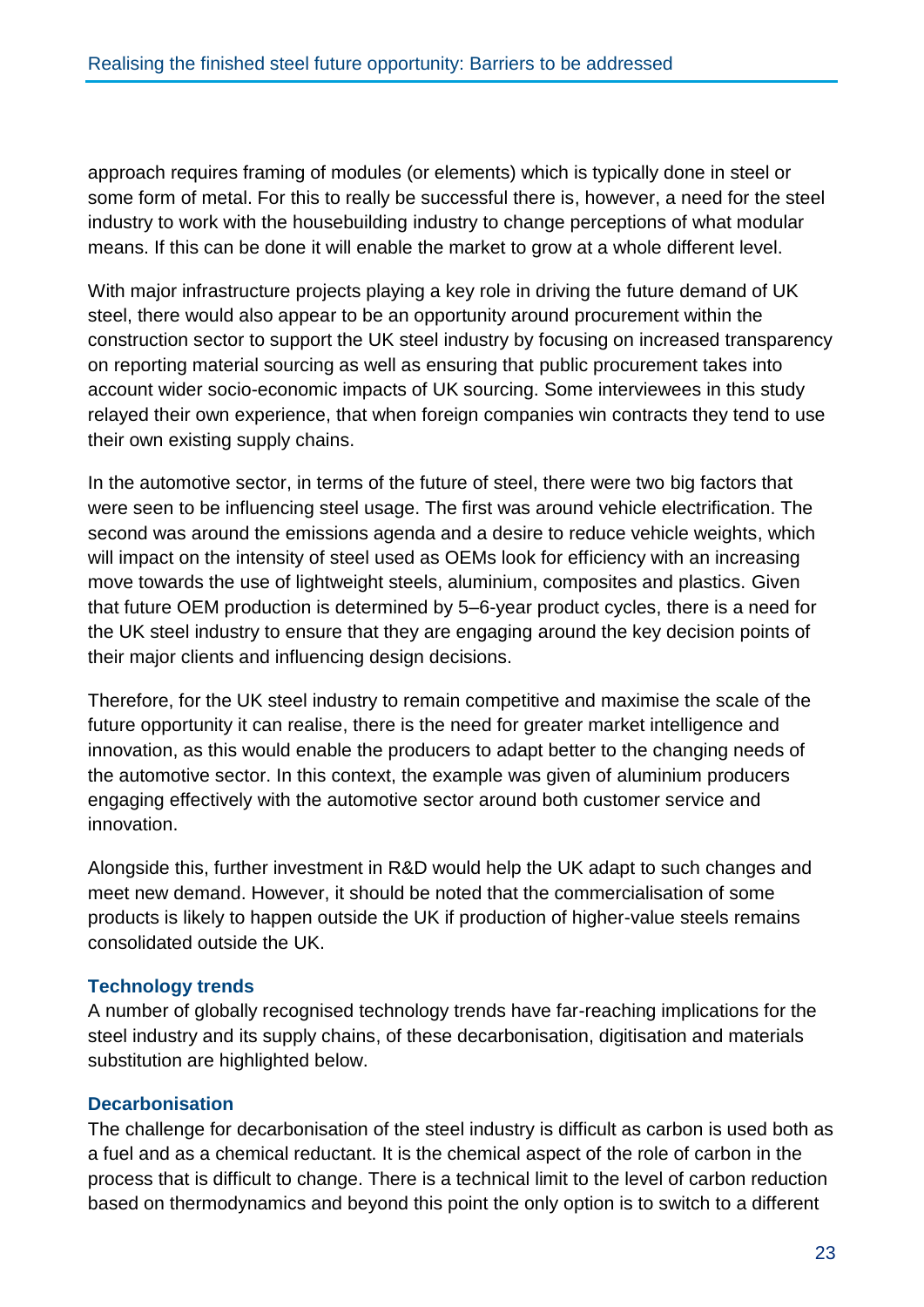processing route. Therefore, any future for steel that aims to be low or zero carbon requires significant investment in process innovation and new process research. This has been recognised at an international level by World Steel, which has been co-ordinating collaborative effort through ULCOS: Ultra-Low Carbon Dioxide Steelmaking.<sup>2</sup>

At a national level the UK steel industry has participated in the development of a 2050 lowcarbon roadmap in association with government. <sup>3</sup> Key findings from this roadmap include the need to invest in research, innovation, pilot and demonstration activity at a national level, with the electricity grid decarbonisation identified as a key technology area. This priority has also been identified by the national governments and steel industries in Germany, Austria<sup>4</sup> and Sweden.<sup>5</sup> What these initiatives have in common is a recognition of the need to switch from carbon to an alternative fuel and reductant, such as hydrogen. This is also the focus of the Zero Carbon and Hydrogen Hub at the Materials Processing Institute<sup>6</sup>. Significant investment in process development for decarbonisation of steel is essential to enable the switch to a sustainable low-carbon industry. The UK is well placed to do this having considerable process expertise and pilot facilities already in place, but to be successfully commercialised there needs also to be a willingness from the industry to invest in the commercialisation of these technologies.

## **Digitisation**

Digital technologies and the fourth industrial revolution have the potential for far-reaching transformation throughout the economy. Historically, the steel industry has been a developer and early adopter of process instrumentation and control technologies, including expert systems and adaptive neural networks.<sup>7</sup> The fourth industrial revolution takes this to a different level, incorporating 'big data', the 'internet of things' and automation technologies to drive process, product and customer service improvements. The steel industry has recognised the opportunity this presents and the first global steel conference on Industry 4.0 was held in Warsaw in 2017.<sup>8</sup> At a UK level the industry is investing in R&D in this area, including using big-data technologies for the transformation of process control. An area of opportunity would be to collaborate closely with the Industrial Digitisation Review reporting in to government.<sup>9</sup>

## **Materials substitution**

Purchasers of materials rarely wish to buy a specific material. Usually they require a set of material properties and then seek the material with the most appropriate and economically

<sup>5</sup> [http://carbon-pulse.com/17894/](https://protect-eu.mimecast.com/s/5JvqBInr1dLFX?domain=carbon-pulse.com)

<sup>2</sup> [http://ulcos.org/en/index.php](https://protect-eu.mimecast.com/s/nKbQBI8gq3DsM?domain=ulcos.org)

<sup>3</sup>[https://www.gov.uk/government/uploads/system/uploads/attachment\\_data/file/416667/Iron\\_and\\_Steel\\_Rep](https://www.gov.uk/government/uploads/system/uploads/attachment_data/file/416667/Iron_and_Steel_Report.pdf) [ort.pdf](https://www.gov.uk/government/uploads/system/uploads/attachment_data/file/416667/Iron_and_Steel_Report.pdf)

<sup>4</sup> [http://www.voestalpine.com/group/en/media/press-releases/2017-02-07-voestalpine-siemens-and-verbund](https://protect-eu.mimecast.com/s/VA8XBfwpNRnso?domain=voestalpine.com)[are-building-a-pilot-facility-for-green-hydrogen-at-the-linz-location/](https://protect-eu.mimecast.com/s/VA8XBfwpNRnso?domain=voestalpine.com)

<sup>6</sup> [http://www.mpiuk.com/news-details.php?news\\_id=116](https://protect-eu.mimecast.com/s/g5nABUK1ROXu8?domain=mpiuk.com)

<sup>7</sup> [http://industrialdigitalisation.org.uk/wp-content/uploads/2017/07/Interim\\_Report\\_Final3\\_1.pdf](https://protect-eu.mimecast.com/s/oXDxBsvxz4guM?domain=industrialdigitalisation.org.uk)

<sup>8</sup> [http://www.futuresteelforum.com/](https://protect-eu.mimecast.com/s/ANGnBUZJ1O5tp?domain=futuresteelforum.com)

<sup>9</sup> [http://industrialdigitalisation.org.uk/wp-content/uploads/2017/07/Interim\\_Report\\_Final3\\_1.pdf](http://industrialdigitalisation.org.uk/wp-content/uploads/2017/07/Interim_Report_Final3_1.pdf)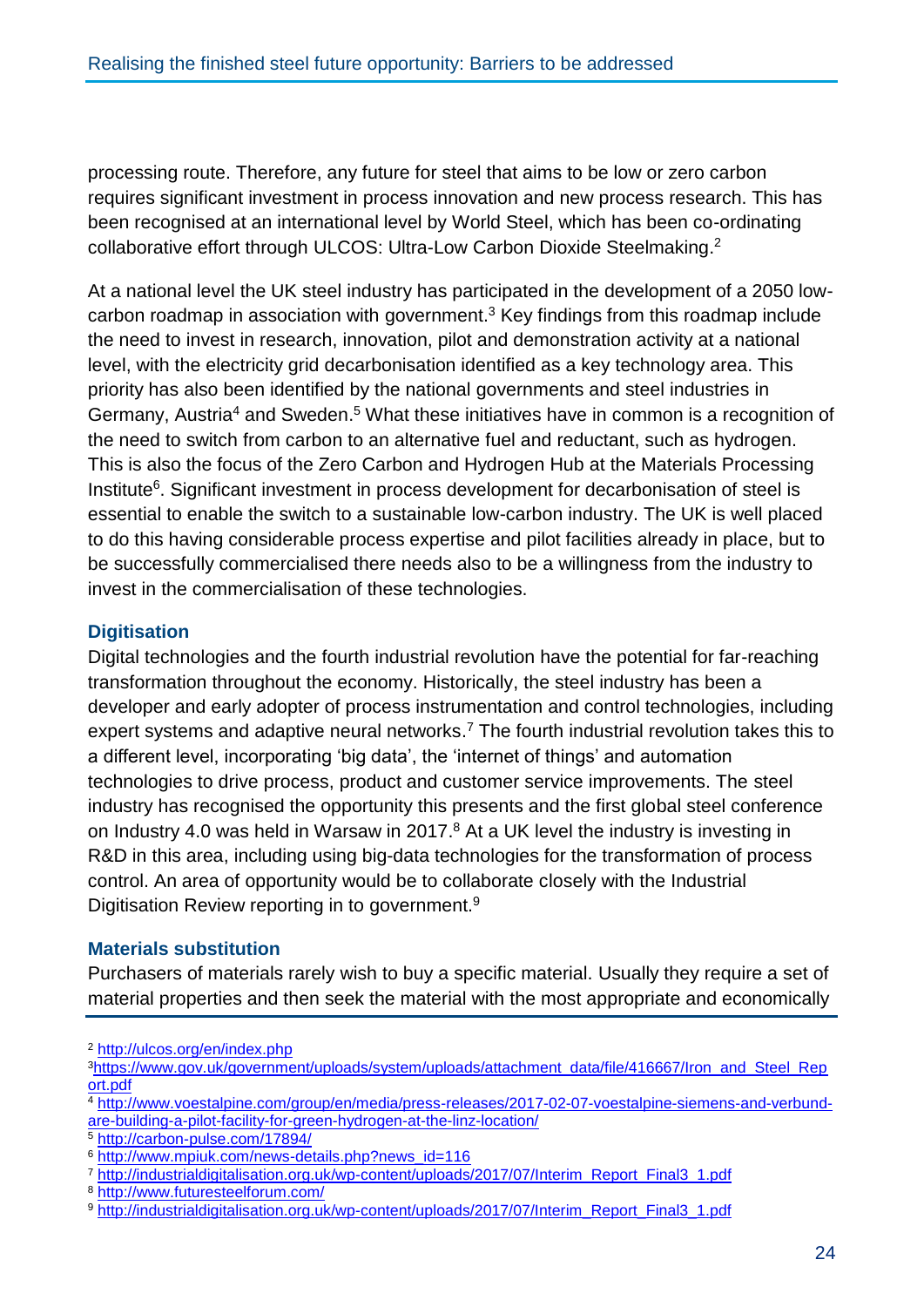viable matches to those properties. As a consequence, materials are under constant competition in different applications. Historically, steel has proved extremely resilient to material substitution, through continuous process and product innovation. However, there are some new and emerging threats, particularly as viewed from a UK context, where a response from steel producers is required. The forecast data show opportunity for steel in the UK, particularly in the areas of construction and automotive, but in both of these areas there are emerging challengers to steel.

The use of natural materials in construction is gaining in acceptance in the UK. In particular, new technologies have been developed for engineered wood products. For example, the construction of the world's first cross-laminated (CL) hardwood building, for the NHS in Oldham, has recently been reported.<sup>10</sup> CL timber construction is also making wooden high-rise buildings possible with up to 12-storey buildings being constructed in the USA and Scandinavia in the past two years. <sup>11</sup> CL wood claims high-sustainability credentials and is not the only innovation in this material, with engineered wooded tubes currently being developed as a direct competitor to steel in this sector. <sup>12</sup> Market acceptance of this material is perceived to be high, with barriers to entry reducing as a result of new innovations that allowed the construction in 2017 of the first wooden church in London since the Great Fire in 1666. <sup>13</sup> This project was only possible due to the advances in treatment for fire resistance that overcame historic planning restrictions.

To address this challenge, steel companies will need to revisit some of the successful strategies of earlier decades, including engaging at an early stage with architects and designers. New product innovation will be required, as will new process innovation to achieve the desired material properties for stronger and lighter steels as well as functional coatings.

## **Assessing the impact of current barriers in capacity and capability**

A headline finding from the study is that there is a £3.8bn p.a. future opportunity in UK steel demand identified in 2030. This is in revenue terms and is over and above the value of domestic market supply achieved by the UK steel sector in 2015.

It is possible to make an illustrative comparison between the capacity and capabilities of UK steelmaking assets in 2015 and this future demand opportunity. This only takes into account sites operating throughout 2015, assumes that UK sites continue to export at the

<sup>10</sup> [http://www.iom3.org/materials-world-magazine/news/2017/aug/01/worlds-first-building-made-hardwood-clt](https://protect-eu.mimecast.com/s/3R8ABUpZ2oVIz?domain=iom3.org) <sup>11</sup> [https://www.dezeen.com/2015/06/08/puukuokka-housing-block-oopeaa-finland-wooden-apartment-](https://protect-eu.mimecast.com/s/qO0pBh8GXoNsV?domain=dezeen.com)

[building-lakea-oy-clt/](https://protect-eu.mimecast.com/s/qO0pBh8GXoNsV?domain=dezeen.com)

<sup>12</sup> [https://www.pollywood-natural.com/#about-us](https://protect-eu.mimecast.com/s/4Q43BUlG2o3fX?domain=pollywood-natural.com)

<sup>13</sup> [http://www.catholicherald.co.uk/news/2017/02/02/first-wooden-church-since-the-great-fire-is-built-in](https://protect-eu.mimecast.com/s/dqr5BT2OR1kI9?domain=catholicherald.co.uk)[london/](https://protect-eu.mimecast.com/s/dqr5BT2OR1kI9?domain=catholicherald.co.uk)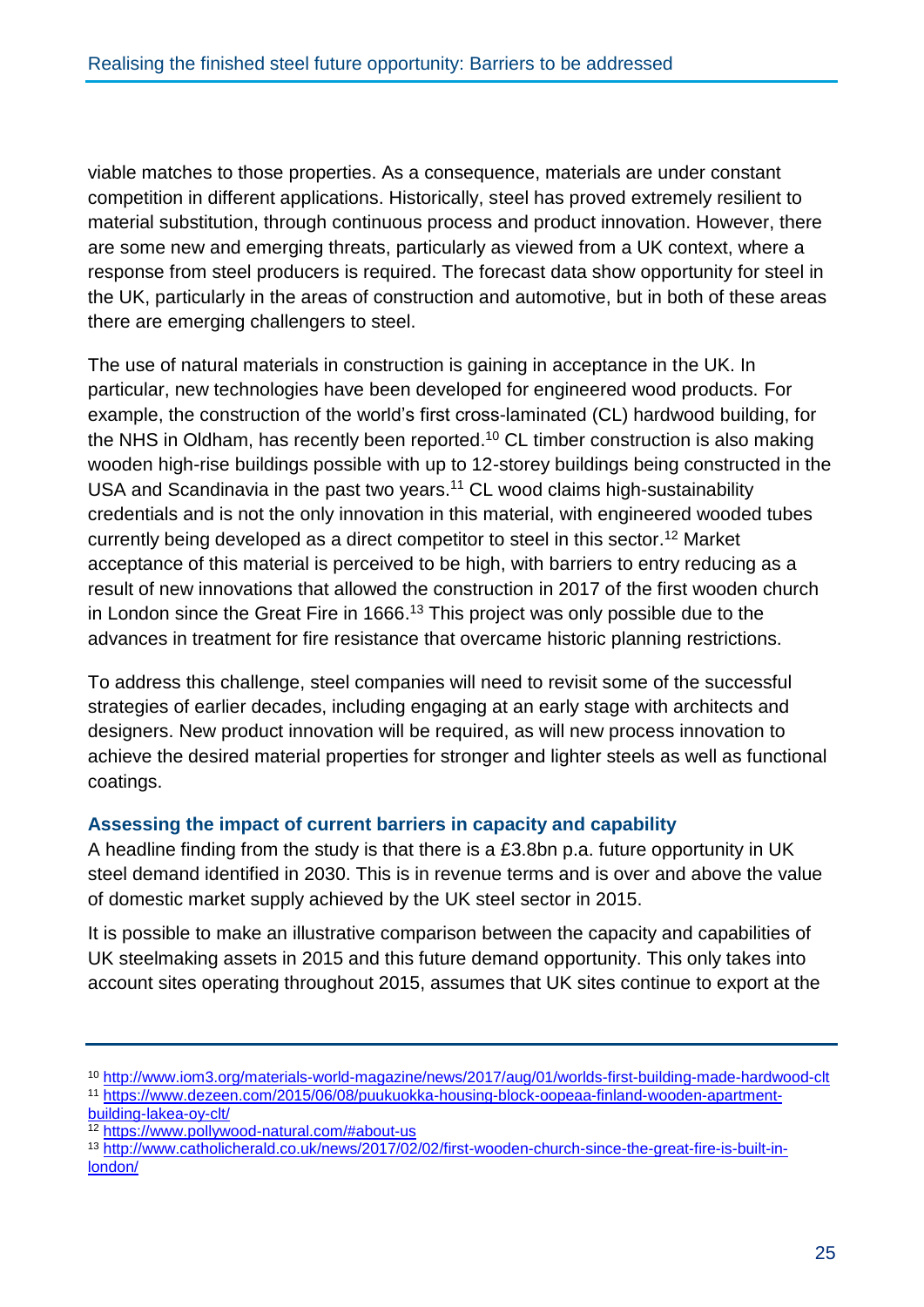volumes achieved in 2015 and that no investment is made in new or mothballed assets to improve product capacity or capability.<sup>14</sup>

Under this comparison, of the £3.8bn future opportunity in 2030:

- £0.7bn or 18% can be accessed by UK mills operating in 2015 i.e. this much of the future opportunity could be realised if all spare capacity in UK assets was utilised;
- $\bullet$  A further £2.0bn or 52% is outside the capacity of UK mills operating in 2015 i.e. UK mills make these products, but even if assets were at full capacity, it is estimated that more than half the future opportunity could not be realised (subject to the above assumptions).
- A further £1.1bn or 30% is outside the capability of UK mills operating in 2015 i.e. UK mills do not currently make these products and could not in the future without new investment in assets.

It is important to note that this is a crude comparison based on a snapshot of the industry in 2015. UK producers may decide to target domestic opportunities over exports if they are more profitable, or invest in restarting mothballed or new steelmaking assets if there are viable commercial opportunities. It is also unrealistic for a country to satisfy its entire steel demand from domestic producers. This comparison highlights some of the choices facing UK steel producers and policymakers in accessing a greater share of the future opportunity, working from the baseline of the position of the industry in 2015.

<sup>14</sup> Sites not taken into account include sites that closed in 2015 (such as SSI's Redcar plant) and sites that were mothballed in at least part of 2015 (such as Newport, Sheerness, Llanwern HRC line). Spare capacity in UK combi mills has been allocated to higher value products first. The comparison assumes the 2015 product mix achieved in UK strip production is unchanged, due to constraints in operating capacity.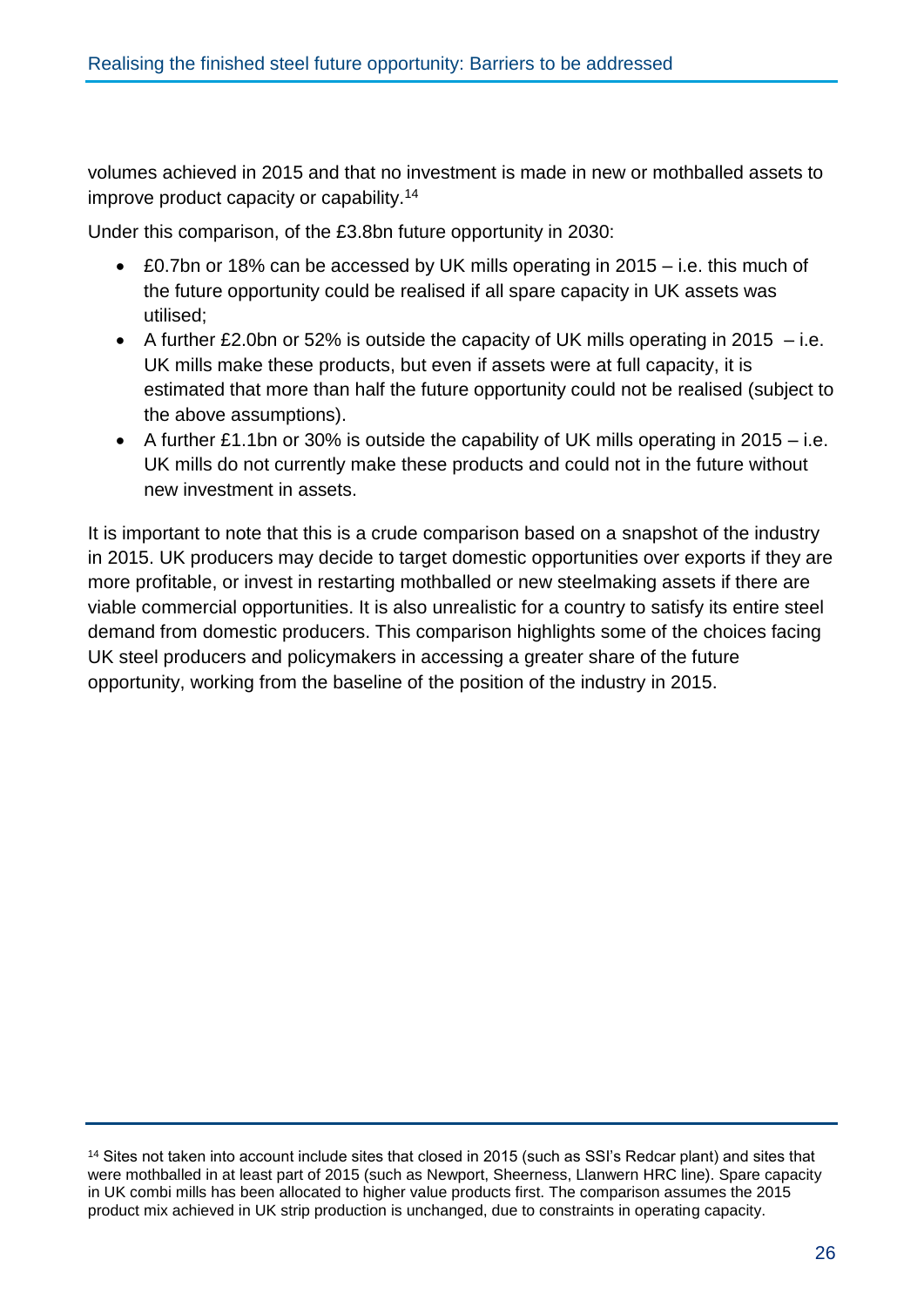## <span id="page-28-0"></span>Realising the finished steel future opportunity: Cross-cutting enablers

The barriers identified in the previous section present a varied set of challenges to the UK steel industry winning a larger share of the future opportunity in UK steel demand. There is no single solution to each of the issues set out. In all cases, strategies for growing domestic market share will be a commercial decision for individual companies. There are, however, a number of cross-cutting themes. These themes have the potential to better enable the UK industry to access the future opportunity and as such any future strategy for the sector should carefully consider and respond to each of these themes.

## **Investment capability**

There is an urgent need to encourage investment in new capital equipment to close supply-chain gaps and enhance capability as well as create a step change in flexibility, productivity, and cost competitiveness by early adoption of disruptive technologies that have the potential to allow the UK to achieve competitive advantage as a world leader. This will require closer engagement with the customer and end users to better understand market drivers and demand.

A major barrier for the UK steel industry is that the UK production infrastructure is already built and a reluctance to uproot and replace 'sunk capital' before its end of life tends to limit advances to incremental development rather than encourage the adoption of the latest technologies being applied to greenfield developments elsewhere. The cycle is perpetual as 'sunk capital' does not all reach end of life at the same time.

There is evidence that the business case for investment is challenging, due to the relatively low levels of return on capital employed. This barrier could be addressed by considering different business models, asset configurations and lower capital cost processing technologies in conjunction with attention to some of the cost factors associated with manufacturing in the UK – all of which should also be underpinned by investment in process innovation.<sup>15</sup>

## **Supply-chain engagement**

Greater engagement between producers and the steel supply chain, building on strong relationships already in place, would improve communication and collaboration between producers and end users on product design and material specification. Producers could consider supply-chain initiatives similar to the highly successful engagement with

<sup>15</sup> 'Steel 2050: How Steel Transformed the World and Now Must Transform Itself' – Rob Beddows, Devonian Ventures; 978-0993038105.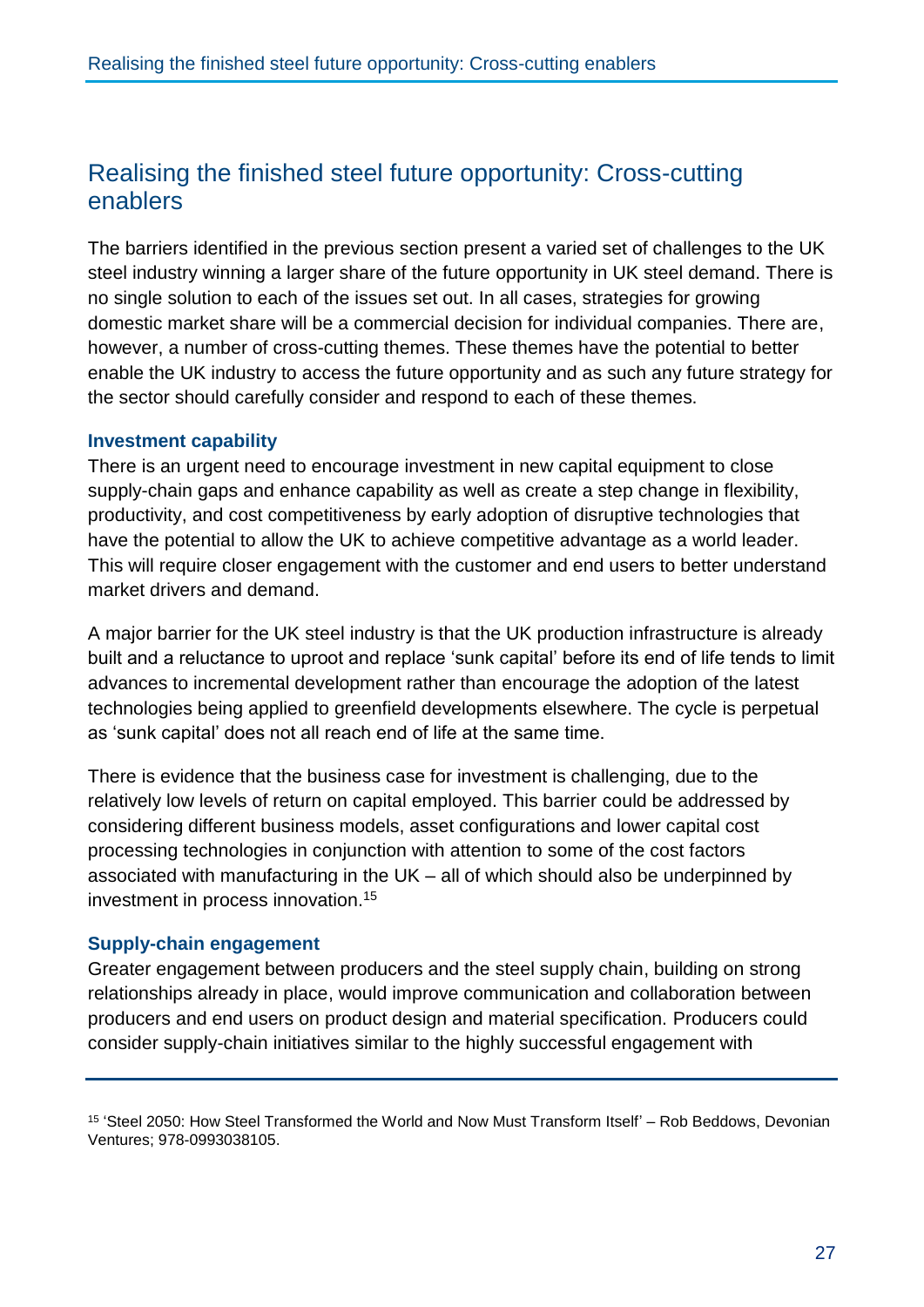architects, procurers and fabricators in the construction supply chain that has resulted in an increase in the steel intensity of commercial buildings.<sup>16,17</sup>

The lack of flexibility in, or guarantee of, delivery from producers, and global procurement policies from OEMs, must be overcome if UK market share is to increase. An overcomplicated UK steel supply chain increases the distance between the producers and end users. Collaboration between UK suppliers would help identify opportunities to drive greater value and reduce wastage. This may require process innovation.

Such engagement, coupled with the UK's general business strengths, will also help to improve the attractiveness of the UK offer as a whole, with respect to international competitors, which would increase the likelihood of manufacturing being re-shored back to the UK. Customers have identified the fact that there is a single UK producer of many steel products as a barrier to increasing the overall UK market share, as consumers seek to derisk their procurement policies. Producers could consider opportunities to increase the range of individual products, which would increase competition within the UK industry, but should also allow the UK industry to compete more effectively with imports.

## **Research & development**

The evidence collected identified concerns about whether the innovation performance from UK producers could keep pace with international competitors in the future. This was more relevant for some products than others.

In the short term, solutions will involve working in collaboration with supply chain and end users on product development, cost-reduction technologies, productivity innovation and transformation planning. While in the medium term, it requires large-scale piloting and upscaling facilities including near net shape, raw material processing and other process compression and efficiency technologies to de-risk and accelerate commercialisation. This will require enhancement of existing R&D facilities through capital investment. The crosscutting barrier identified above relating to capability investment must be addressed alongside investment in R&D, or the higher value-added steels developed risk being commercialised outside the UK.

Over the longer term, the clear opportunity for a step change in productivity, cost base and value-added product requires sustained investment in technical capability and facilities. In light of this, consideration should be given to whether existing R&D interventions for other sectors (Aerospace Technology Institute/Advanced Propulsion Centre) and other catapult

<sup>16</sup> Market management in Construction, A strategic analysis of CSPIJ's options for channels to market in the Benelux construction steel market, CORUS (Internal Report), 2005.

<sup>&</sup>lt;sup>17</sup> Start building with finished rooms, Modular Building System, CORUS Living Solutions (Internal Report), 2005.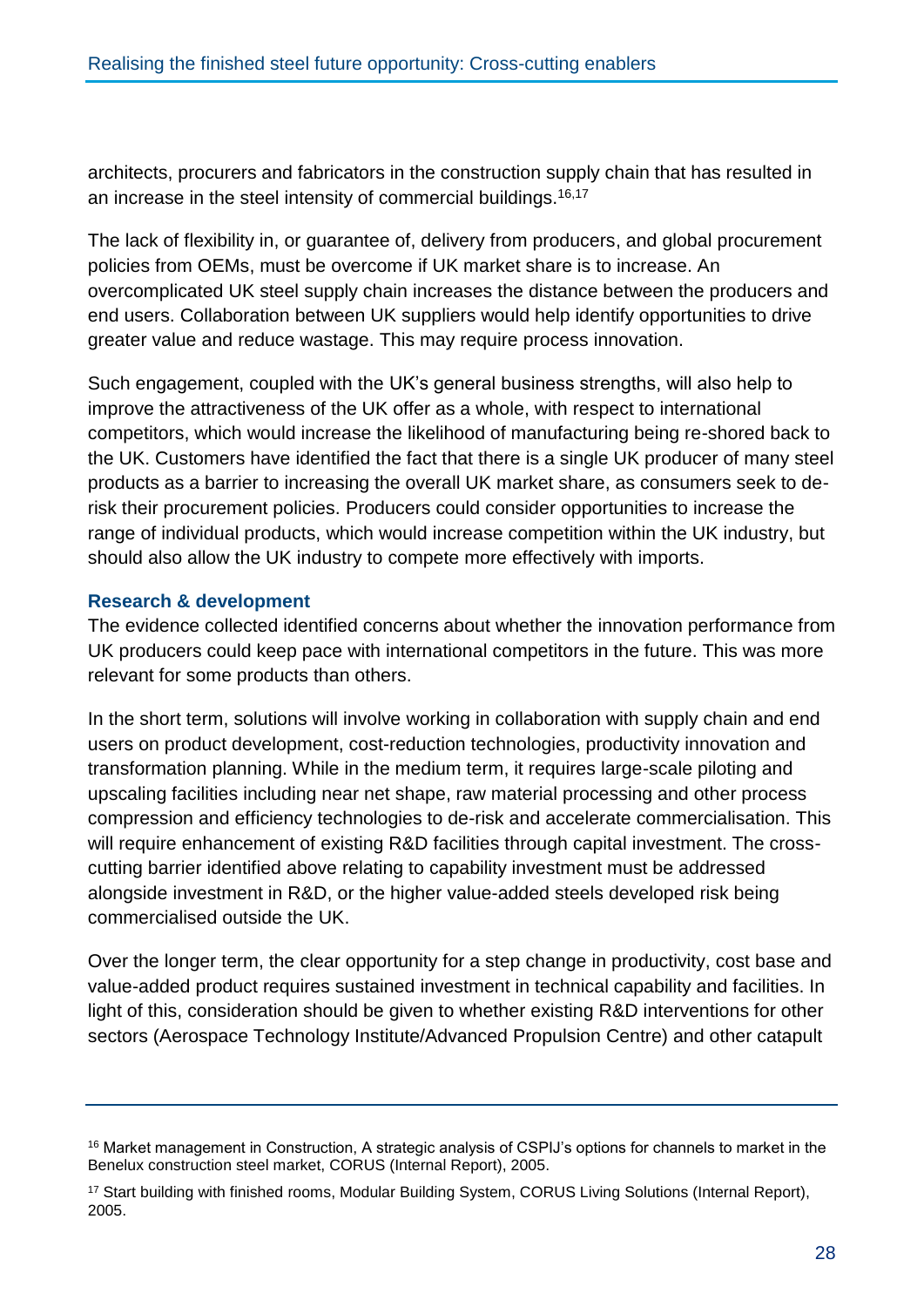centres (such as the National Composite Centre) could give similar benefits if it is replicated in the steel sector.

While there is a recurring theme highlighting the need for increased emphasis on capability and product development, this has historically required combined input between businesses that have recently become separated, and in future some framework to address this deficit will be required.

## **Skills development**

A number of producers, fabricators and consumers mentioned skill shortages in key areas such as: metallurgy, with the point made that there are currently no metallurgy degrees offered in the UK; engineering, at professional, chartered and technician levels; technical skills such as those required to work with different grades; and process skills such as production management and risk management.

In addition, a number of consuming sectors talked about skills shortages in their own industries, with the potential to impact on sector growth. Alongside this there is also clearly competition between different sectors with automotive cited as particularly effective at attracting engineers.

Concerns were also identified in terms of the impact of skills as a result of the EU exit.

As a number of interviewees did not raise skills in the context of accessing future opportunities, this report cannot draw specific conclusions around the future skills requirements of the sector, although some skills gaps have been highlighted.

Therefore, in response to all these enablers there is a need to consider the role played by skills, and how upskilling could help to close identified gaps, particularly in technology and risk management capability.